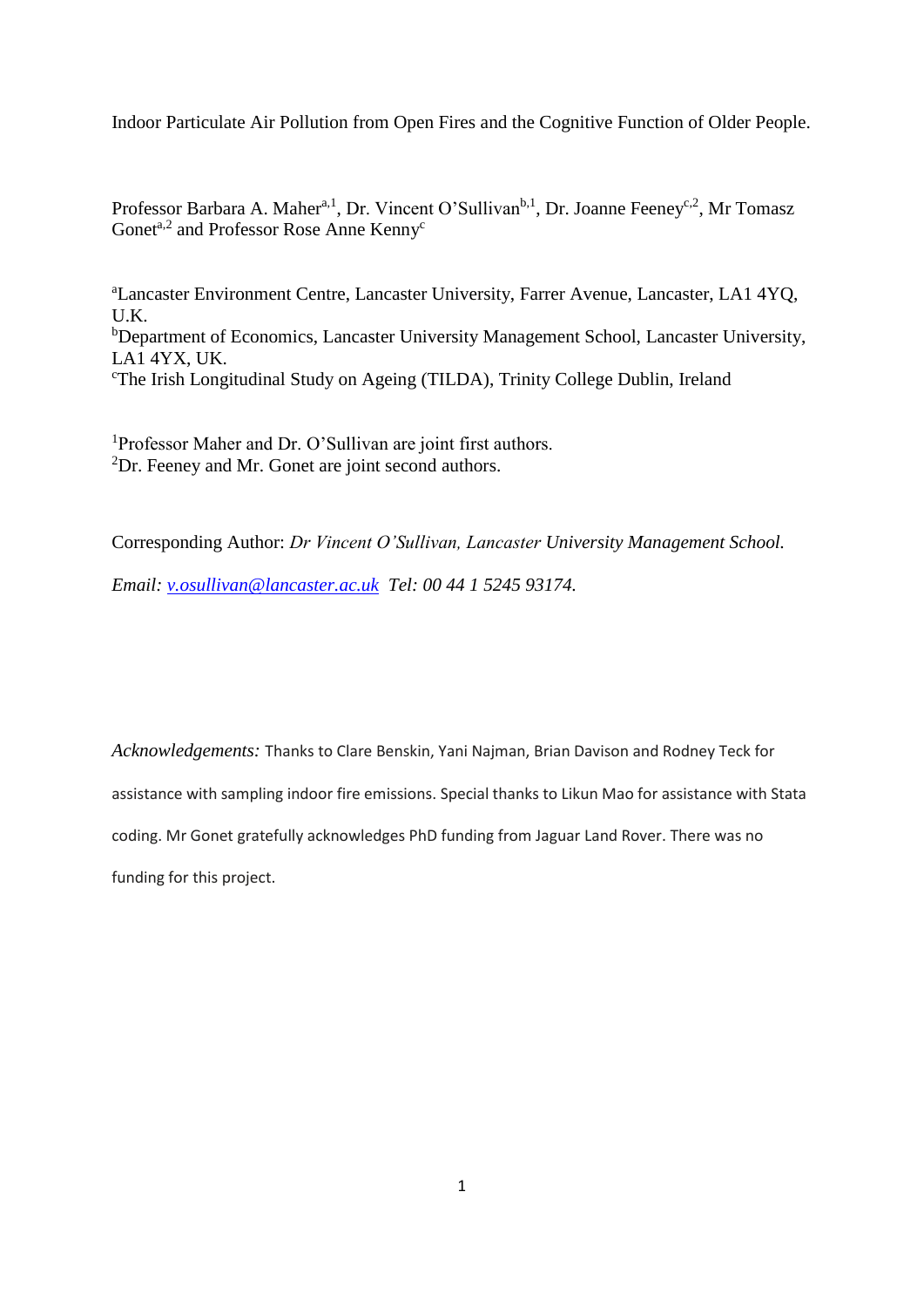## **Abstract**

Exposure to indoor air pollution is known to affect respiratory and cardiovascular health, but little is known about its effects on cognitive function. We measured the concentrations and magnetite content of airborne particulate matter (PM) in the indoor environment arising from burning peat, wood or coal in residential open fires. Highest indoor PM<sub>2.5</sub> concentrations (60  $\mu$ g/m<sup>3</sup>, i.e. 2.4 times the WHO-recommended 24-hour mean) occurred when peat was burned, followed by burning of coal  $(30 \mu g/m^3)$  and wood  $(17$  $\mu$ g/m<sup>3</sup>). Conversely, highest concentrations of coarser PM (PM<sub>10-2.5</sub>) were associated with coal burning (20  $\mu$ g/m<sup>3</sup>), with lower concentrations emitted during burning of wood (10  $\mu$ g/m<sup>3</sup>) and peat (8  $\mu$ g/m<sup>3</sup>). The magnetic content of the emitted PM, greatest (for both PM size fractions) when coal was burned, is similar to that of roadside airborne PM. Exposure to PM, and to strongly magnetic airborne PM, can be greater for individuals spending  $\sim$  5 hours/day indoors with a coal-burning open fire for 6 months/year compared to those commuting via heavily-trafficked roads for 1 hour/day for 12 months/year. Given these high indoor PM and magnetite concentrations, and the reported associations between (outdoor) PM and impaired neurological health, we used individual-level data from The Irish Longitudinal Study on Ageing (TILDA) to examine the association between the usage of open fires and the cognitive function of older people. Using a sample of nearly seven thousand older people, we estimated multi-variate models of the association between cognitive function and open fire usage, in order to account for relevant confounders such as socio-economic status. We found a negative association between open fire usage and cognitive function as measured by widely-used cognitive tests such as word recall and verbal fluency tests. The negative association was largest and statistically strongest among women, a finding explained by the greater exposure of women to open fires in the home because they spent more time at home than men. Our findings were also robust to stratifying the sample between old and young, rich and poor, and urban and rural.

**Keywords:** indoor air pollution; particulate matter (PM); neurodegeneration; open fires; magnetite particles.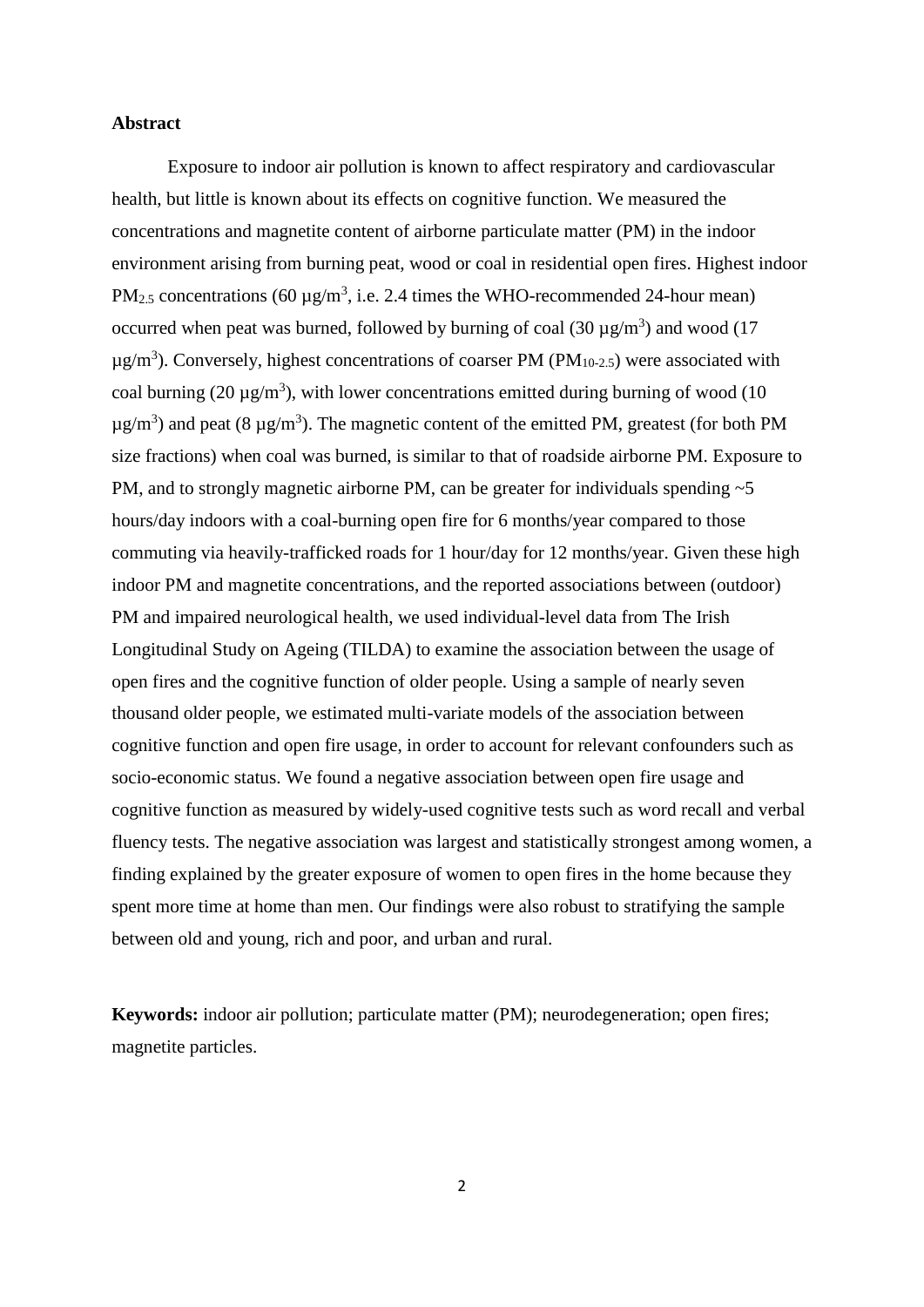## **1. Introduction**

A growing body of evidence indicates that exposure to airborne particulate matter (PM) is linked with damage to neurodevelopment and cognitive function, thus contributing to neurodegenerative diseases globally. Increasingly, a robust correlation has been found between PM concentrations in the outdoor environment and reduced brain function, both in different geographic settings and among different age groups. For example, in relation to younger people, long-term exposure to fine PM ( $PM_{2.5}$ ,  $<$  2.5  $\mu$ m) has been linked with increased delinquency of urban-dwelling adolescents in Southern California, USA (Younan et al., 2018). Children attending schools in areas with high levels of particulate air pollution had deficits in cognitive development compared with children attending schools in lowparticulate pollution areas in Barcelona, Spain (Sunyer, 2015). Other epidemiological studies, from the USA and Mexico, indicate that both young and old people living in areas with high airborne PM concentrations have cognitive deficits (e.g. Suglia et al., 2008; Ailshire & Crimmins, 2014). Furthermore, for an elderly cohort (the Women's Health Initiative Memory Study, aged 71 to 89 years), magnetic resonance imaging showed that loss of white matter increased by 1% per 3  $\mu$ g/m<sup>3</sup> of PM<sub>2.5</sub> (Chen et al., 2015). At the large population-scale, in Canada, living close (< 50 m) to heavily-trafficked roads was found to be associated with increased incidence of dementia, Alzheimer's disease, Parkinson's disease and multiple sclerosis (Chen et al., 2017; Yuchi et al., 2020).

The specific components of airborne PM which cause these neurological effects are yet to be precisely identified. However, exposure to ultrafine particles (UFPs;  $< 0.1 \mu m$ ) provides a major potential pathway for ingress of highly reactive and often metal-rich particles, which can access all major organs of the body (e.g. Miller et al., 2017; Bové et al., 2019; Calderón-Garcidueñas et al., 2019), including the brain (Maher et al., 2016; Maher, 2019). In animal studies, mice exposed to urban ultrafine air pollution for just four months showed reduced cognitive function and inflammatory responses in major brain regions (Cheng et al., 2016). Particles <~150 nm can access the brain directly, bypassing the blood−brain barrier, via transport through the neurons of the olfactory and/or trigeminal nerves (Oberdörster et al., 2004; Maher et al., 2016). Chronic exposure to such UFPs may result in neuroinflammation and oxidative stress (Maher, 2019), arising from generation of reactive oxygen species (ROS), a process catalysed by metal-bearing particles, such as iron, copper, zinc (Gilmour et al., 1996; Li et al., 1996; Shuster-Meiseles et al., 2016; Zhang et al., 2019). Exposure to bioreactive airborne UFPs may occur throughout the entire lifespan, from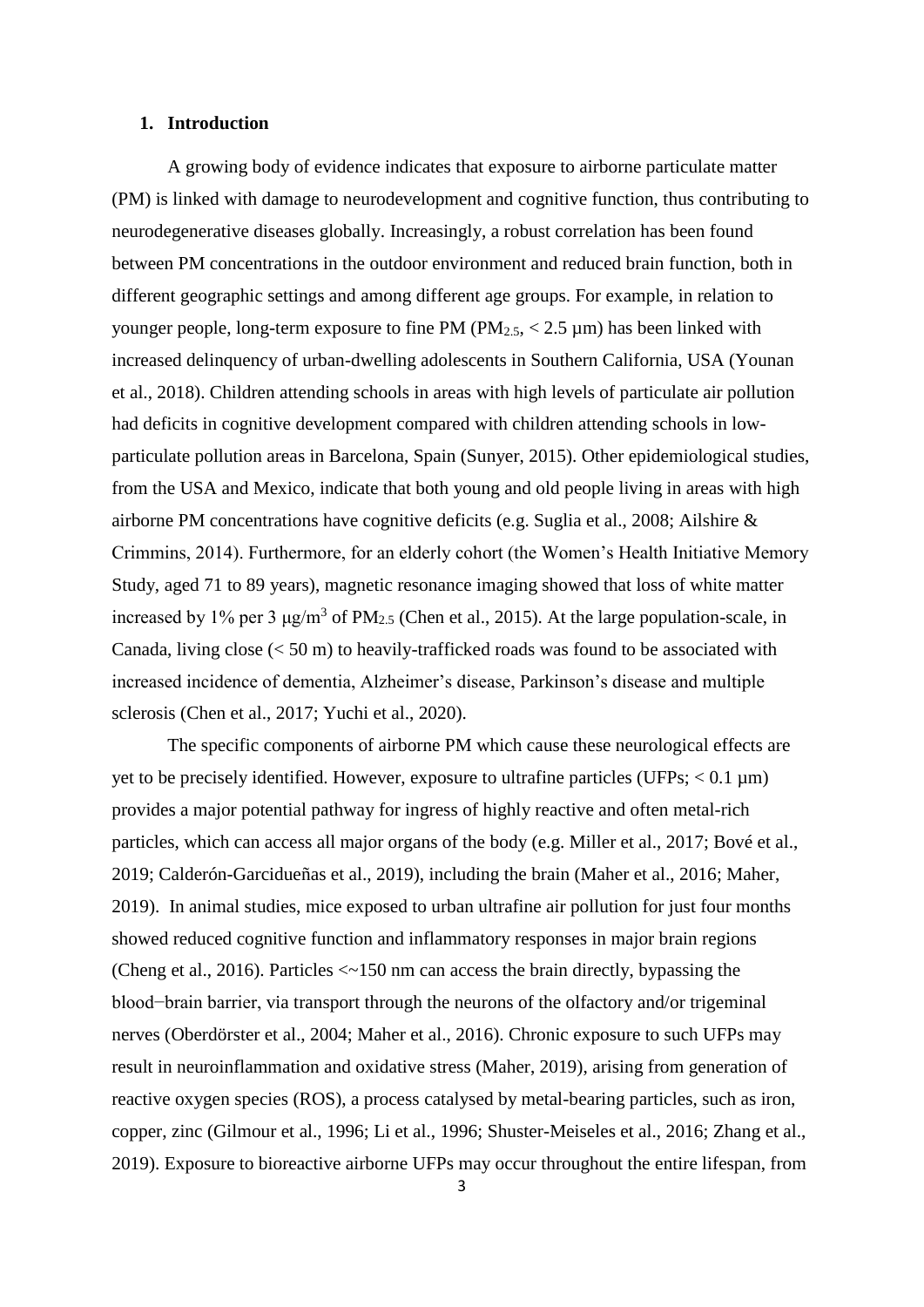foetal development in the womb (Barosová et al., 2015; Pinkerton & Joad, 2006; Bové et al., 2019), through infancy and childhood, and subsequent adult lifespan. Early exposures may initiate and/or predispose damage to the brain, manifested most clearly when widespread and irreparable during later middle and/or old age.

The major sources of airborne PM include traffic, industry, and residential heating. Combustion- and friction-derived UFPs  $(< 0.1 \mu m$ ) are abundant at the roadside, arising from various sources, e.g. exhaust emissions, tyre wear and vehicle brake wear (Kumar et al., 2010, 2013; Sanderson et al., 2014; Thorpe & Harrison, 2008; Gonet & Maher, 2019). In the indoor environment, biomass burning results in emission of PM, especially hazardous to health at high indoor concentrations, such as when cooking and heating occur indoors without chimneys and/or adequate ventilation (Naeher et al., 2007; Chafe et al., 2014). Biomass burning emits health-damaging pollutants, associated with a range of adverse health outcomes including hypertension (Dutta & Ray, 2013), impaired respiratory health (Rivera et al., 2008), increased artery intima media thickness and prevalence of atherosclerotic plaques (Painschab et al., 2013), and lung cancer (Zhang & Smith, 2007). Indoor wood smoke at high doses is thus a well-established cause of morbidity and mortality. However, relatively little is known about the health effects at lower doses.

Where high concentrations of residential stoves are used locally, in high-income countries, for home heating, ultrafine PM emissions can additionally contribute to outdoor PM levels, especially during winter (Alfarra et al., 2007; Gelencser et al., 2007; Sandradewi et al., 2007; Szidat et al., 2007; Reche et al., 2012; Squizzato et al., 2016). In London, U.K., for example, recent rapid take-up of wood-burning stoves contributes an average  $\sim 1 \mu g/m^3$ PM mass during the winter season (Crilley et al., 2017). Another study in Northern Italy showed that biomass burning is responsible for up to  $33\%$  of PM<sub>1</sub> (PM of aerodynamic diameter smaller than 1 µm) during winter (Squizzato et al., 2016). In small towns of northern Sweden, the contribution of domestic wood stoves produces PM concentrations comparable to busy street canyons in major cities (Krecl et al., 2008). A recent study (Oudin et al., 2019), based on modelled stove emissions to the outdoor environment, identifies an association between the emission of PM2.5 from local residential wood burning and increased dementia incidence, with a hazard ratio of 1.55 for a 1  $\mu$ g/m<sup>3</sup> increase in PM<sub>2.5</sub> (95%) Confidence Interval (CI): 1.00–2.41, p-value 0.05).

Critically, the studies which have sought to examine links between PM emissions from residential heating and cognitive performance have so far focused on PM concentrations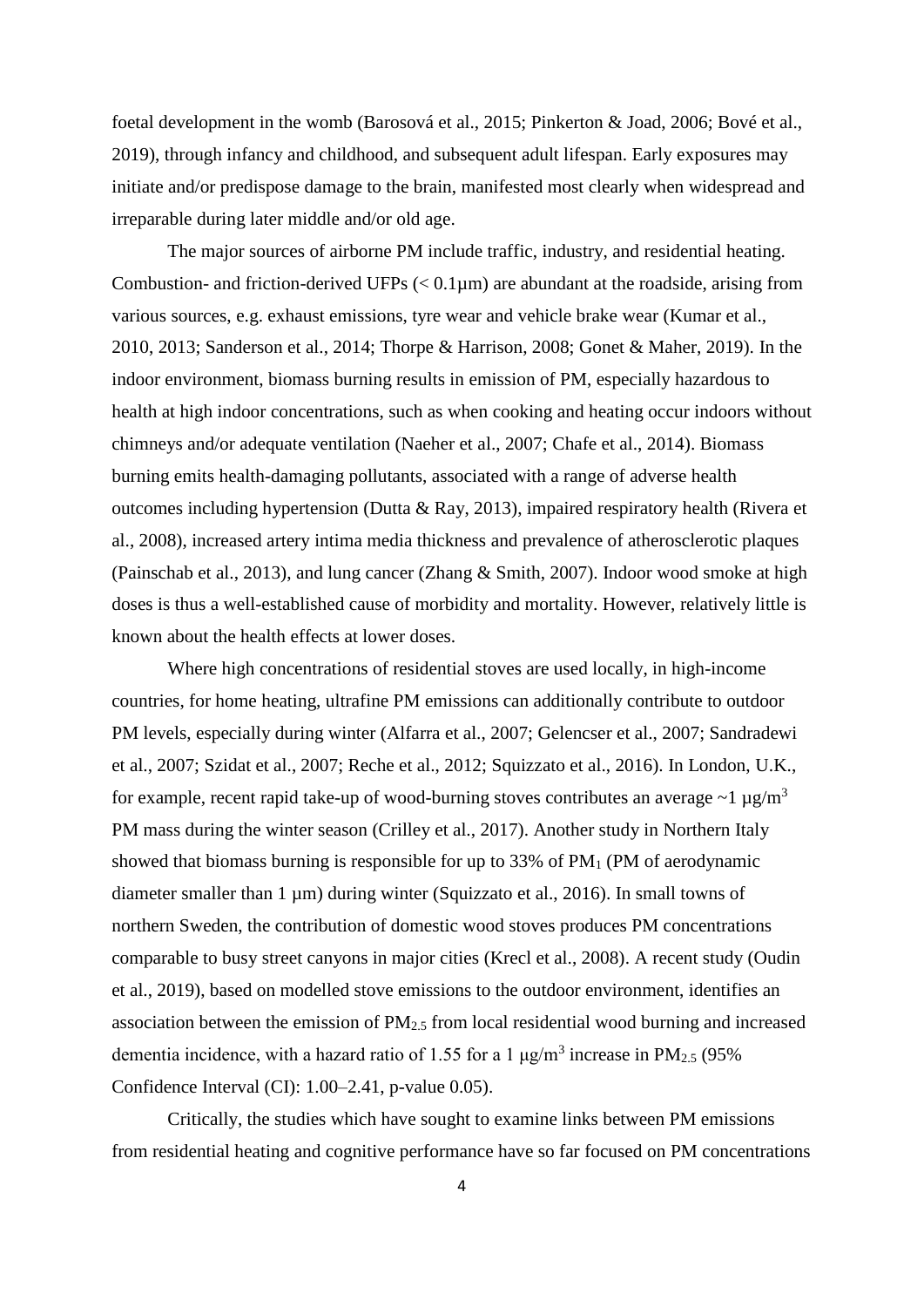in the outdoor environment. Most people, however, spend the majority of their time indoors, not outdoors. Recent measurements of indoor PM associated with the cleaning, lighting and burning of wood-burning open fires in the home have identified PM<sub>2.5</sub> concentrations as high as 30 to 50  $\mu$ g/m<sup>3</sup> (Castro et al., 2018).

Ubiquitous and abundant among the mix of components – solid and gaseous - which make up airborne PM are strongly magnetic, iron-rich UFPs, produced by wood-burning (McClean & Kean, 1993), other types of fossil fuel combustion, and vehicle- and industryrelated sources (Gonet & Maher, 2019). In urban environments, such iron-rich UFPs are usually a mixture of magnetite (Fe<sub>3</sub>O<sub>4</sub>), maghemite (γ-Fe<sub>2</sub>O<sub>3</sub>) and haematite (α-Fe<sub>2</sub>O<sub>3</sub>), with smaller proportions of metallic iron (α-Fe) (e.g. Muxworthy et al., 2002; Halsall et al., 2008; Sanderson et al., 2016). Magnetite (a strongly magnetic mixed  $Fe^{2+}/Fe^{3+}$  oxide) has been found in human brains, directly associated with Alzheimer's disease (AD) amyloid plaques (Collingwood & Dobson, 2006; Quintana et al., 2006; Plascencia-Villa et al., 2016) and with excess generation of ROS, a key feature of AD (Castellani et al., 2007; Allsop et al., 2008; Tabner et al., 2011). Magnetite and other co-associated metal-bearing air pollution UFPs have been identified in the frontal cortex of human brains (Maher et al., 2016). Exposure to magnetite and other iron- and metal-rich air pollution particles has thus been suggested as a possible environmental risk factor for ROS-induced neurodegenerative diseases, including Alzheimer's disease (Maher et al., 2016; Maher, 2019); and home heating by open fires/stoves a potentially substantial exposure route (Maher et al., 2016).

In this study, we measured the concentrations, and magnetite content, of airborne particulate matter (PM) in the indoor environment arising from burning peat, wood or coal in residential open fires, and examined the association between cognitive function and open fire usage among older people living in Ireland.

Ireland, unusually for a Western European country, has a relatively high proportion of open fire users. According to the 2011 Census of Ireland, about one in ten Irish households use open fires as their main source of heating (Central Statistics Office, 2012), a proportion much higher than other Western European countries. Of those who use open fires, in 2011 there was roughly an even split between those who burned coal and those who burned peat (44% each of the total); the remaining 12% burned wood pellets. Furthermore, in our sample of older people, life-time exposure to open fires in the home has been high. For example, in the 1981 Census of Ireland, around 70% of households used open fires as their main source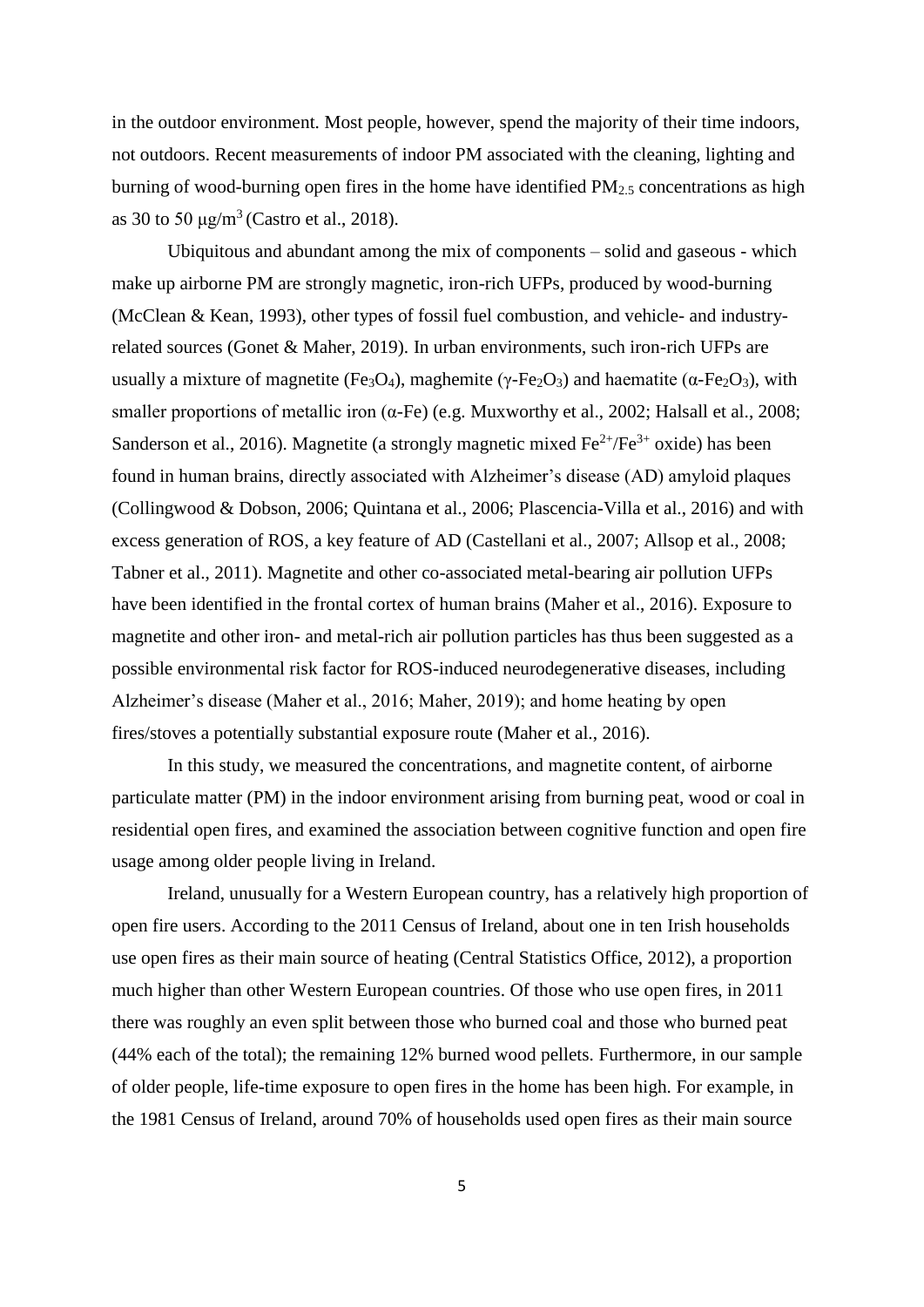of heating (Central Statistics Office, 1986). Before then, when the people examined in our study were younger, open fires were near-ubiquitous in Ireland as a source of heating.

Here, we first quantify the concentrations of airborne PM and of strongly magnetic PM associated with residential open fires (for peat, wood and coal burning), and estimate the doses of PM2.5 and of magnetite-rich PM which arise from exposure in the home compared with at the urban roadside. We then examine the association between home heating by open fires and cognitive performance in an existing longitudinal population study. We find that older people who used open fires as a source of heating have lower levels of cognitive function as measured by a number of widely used cognitive tests. Furthermore, the size of the negative association is larger and more statistically significant among women, a finding explained by their greater exposure to open fires in the home.

# **2. Methods**

## **2.1. Estimation of indoor exposure to airborne particulate matter.**

Samples of PM<sub>2.5</sub> and PM<sub>10-2.5</sub> emitted by burning of peat, wood and coal in residential open fires were collected on PTFE ( $PM_{2.5}$ ) and polycarbonate ( $PM_{10-2.5}$ ) filters, using a vacuum pump, operating at a flow rate of  $\sim$ 2 litres/min. The samples emitted by peat burning were collected for ~48 h. The samples emitted by wood and coal burning were collected for  $\sim$ 20 h. The inlet of the pump was placed close ( $\sim$ 0.5 – 1.0 m) to the open fire, simulating the situation of a person sitting in a fireside chair.

PTFE and polycarbonate filters were first dried for 24h in a room with controlled temperature ( $20^{\circ}$ C) and humidity (50%) and subsequently weighed, with a Mettler AT250 balance (with accuracy of 0.00001 g). The filters were weighed before and after the PM collection, and the difference attributed to the collected PM mass. Each measurement was repeated three times. No metal tools were used during the laboratory work, to avoid potential contamination of the samples.

To quantify the amount of strongly magnetic, iron-rich PM present in each type of fuel emission, magnetic remanence measurements were performed at the Centre for Environmental Magnetism and Palaeomagnetism, Lancaster University, UK. Saturation isothermal remanent magnetisation (SIRM) was imparted to all the samples at 1 Tesla at room temperature, using a Newport Instruments electromagnet, and measured with a 2G RAPID cryogenic magnetometer (noise level of  $\sim 10^{-11}$  Am<sup>2</sup>). Magnetite concentrations in the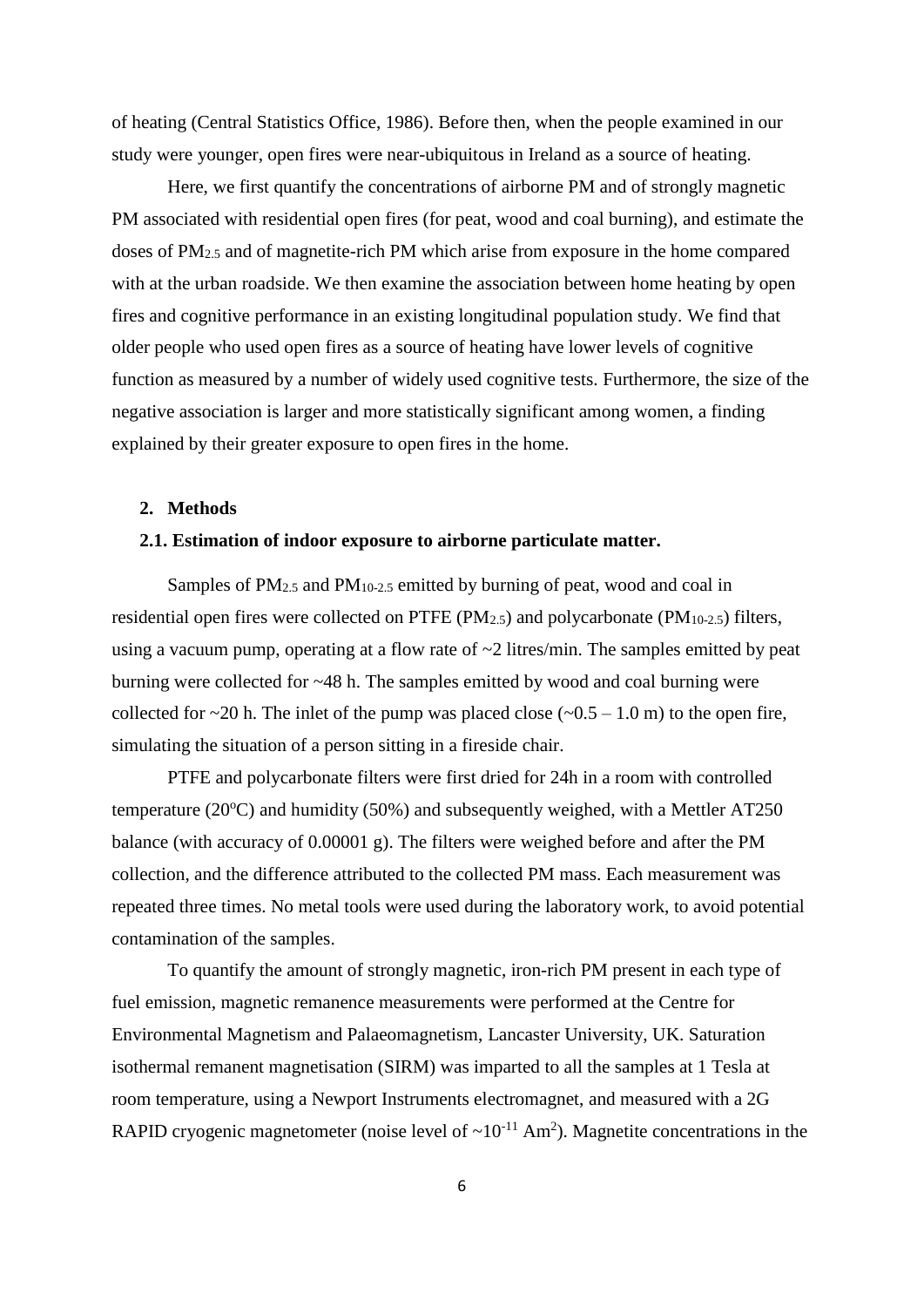airborne PM were estimated based on Maher (1988), using the SIRM values for sized synthetic magnetite powders in the size range  $\langle 2.5 \mu m$ .

# **2.2. Association between open fire usage and cognitive function in older people.**

We examined data from Wave 2 of The Irish Longitudinal Study on Ageing (TILDA), collected between April 2012 and January  $2013$ .<sup>1</sup> TILDA is a nationally representative sample of people aged fifty and older living in Ireland. The TILDA sample were asked a range of questions about aspects of their lives such as their health, living conditions, economic circumstances, and social engagement. Trinity College Dublin Health Research Ethics Committee granted ethical approval for the study. Each participant provided written informed consent prior to enrolment in the study. To eliminate potential bias due to differential participation in TILDA by certain groups of people, weights derived from the Irish Central Statistics Office's Quarterly National Household Survey were used in our analysis to maintain a nationally representative sample in terms of gender, age, and educational attainment. Whelan and Savva (2013) give a detailed description of the survey methodology and the weighting scheme for TILDA.<sup>2</sup>

TILDA field workers interviewed respondents face-to-face in their homes. In Wave 2 of TILDA, respondents were asked how they heated their home during winter. The respondents had to choose one of the following options: central heating only; portable heaters only; closed solid fuel appliance only; a combination of closed solid fuel appliances and portable heaters; open fire only; and a combination of open fires and portable heaters. For this study, we categorised respondents as users of open fires if they used open fires only or used a combination of open fires and portable heaters. Although TILDA is a longitudinal dataset, we did not use longitudinal analysis methods because there is very little variation in open fire usage between waves. For example, between Wave 2 and Wave 3 of TILDA, the percentage of open fire users was essentially unchanged.<sup>3</sup>

In the TILDA sample, 9.84% of respondents used open fires. The percentage of open fire users in the TILDA sample tallies with the Irish Census. According to both the 2011 and 2016 Censuses of Ireland, around 10% of households used open fires for heating. While now

**.** 

 $1$  We used the Wave 2 of TILDA because that was when heating questions were first included in the survey questionnaire.

 $<sup>2</sup>$  A set of estimates using the unweighted sample are discussed in the robustness section that follow.</sup>

<sup>3</sup> 9.84% of respondents were open fire users in Wave 2, whereas 9.06% of respondents were open fire users in Wave 3.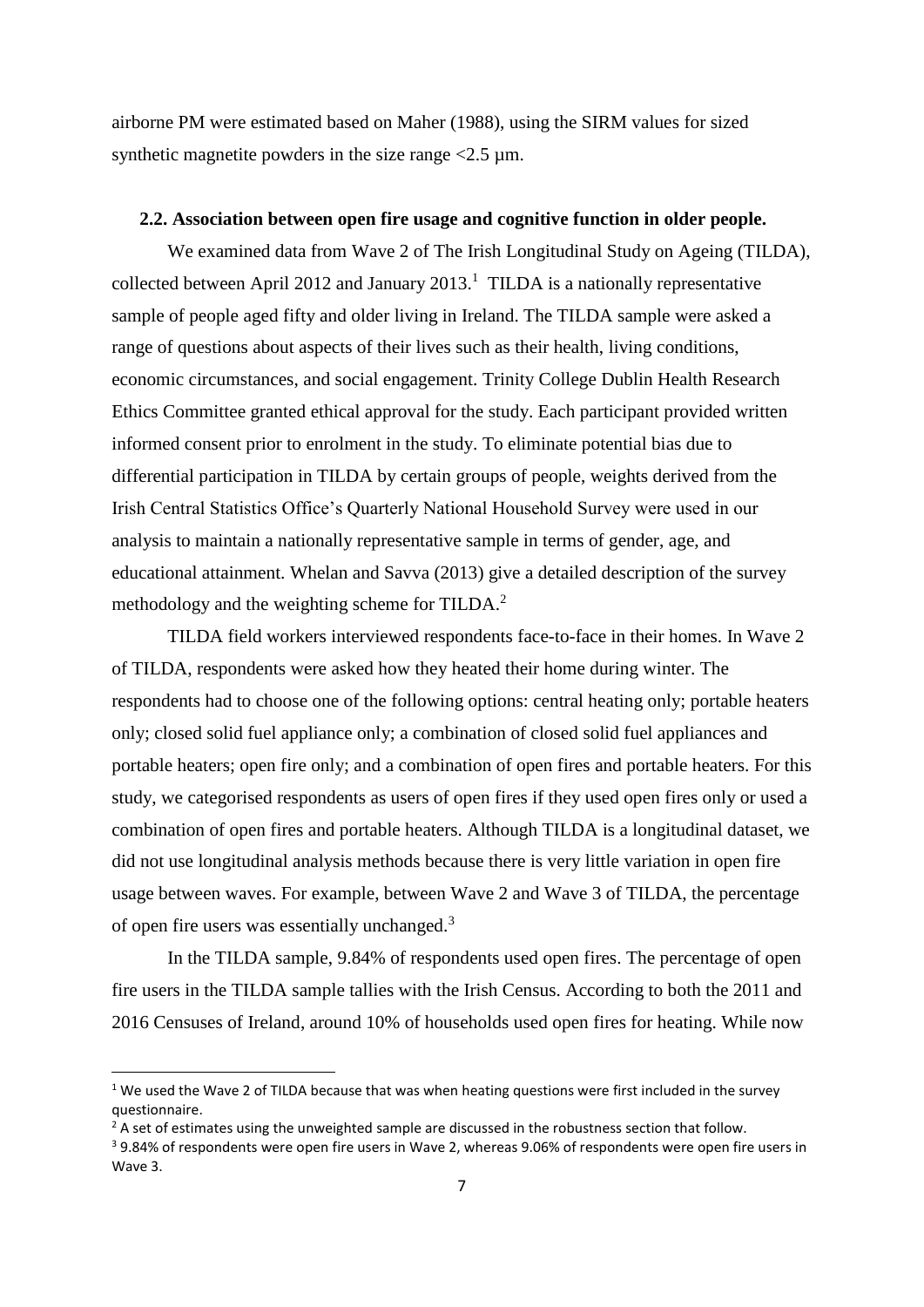only a minority of households use open fires, the decline in their usage has been much more recent than in other European countries. For example, as recently as the 1991 Census of Ireland, 39% of households reported using open fires. Despite the decline in use of open fires, Ireland still uses this form of heating far more than other European countries. For example, in the UK in 2011, only 2% of households reported using solid fuels for central heating (Palmer and Cooper, 2013).

During their face-to-face home interview with TILDA field workers, usually lasting about two hours, respondents had to complete a number of cognitive tests. Our measures of cognitive function were the Immediate Word Recall, Delayed Word Recall, Animal Naming, and the Mini–Mental State Examination (MMSE). In the Immediate Word Recall test, participants were told a list of ten words and were then asked to recall the words immediately. Shortly afterwards, the same list of words was then read out again, and the respondents were again asked to recall the words immediately. The word lists used were from the same task used in the Health and Retirement Study in the U.S. (Blankson & McArdle, 2014). The score for the Immediate Word Recall test was the total number of words recalled by the respondents in these two iterations. In the Delayed Word Recall test, respondents were asked to recall the words again after an average delay of about twelve minutes. In the Animal Naming test, participants were asked to name as many animals as possible within one minute. The Animal Naming test is a measure of semantic knowledge and executive function (Gordon et al. 2018). Successful performance on this test requires word knowledge, selfinitiated activity, organisation and abstraction (e.g. categorising animals into groups such as domestic, wild, birds, dogs), and mental flexibility (e.g. moving to a new category when no more animals come to mind from a previous category). Lastly, the MMSE is a brief 30-point test that is used to screen for cognitive impairment (Folstein, Folstein, & McHugh, 1975).

#### **3. Results**

#### **3.1. Indoor PM and magnetite concentrations, and exposure estimates**

Highest indoor PM<sub>2.5</sub> concentrations (60  $\mu$ g/m<sup>3</sup>) occurred when peat was burned in an open fire, followed by burning of coal  $(30 \,\mu\text{g/m}^3)$  and of wood  $(17 \,\mu\text{g/m}^3)$  (Fig. 1; Table 1). For comparison, the WHO outdoor air quality guidelines identify a 24-hour mean  $PM_{2.5}$  limit value of 25  $\mu$ g/m<sup>3</sup> (WHO, 2016). Conversely, for coarser PM (PM<sub>10-2.5</sub>), highest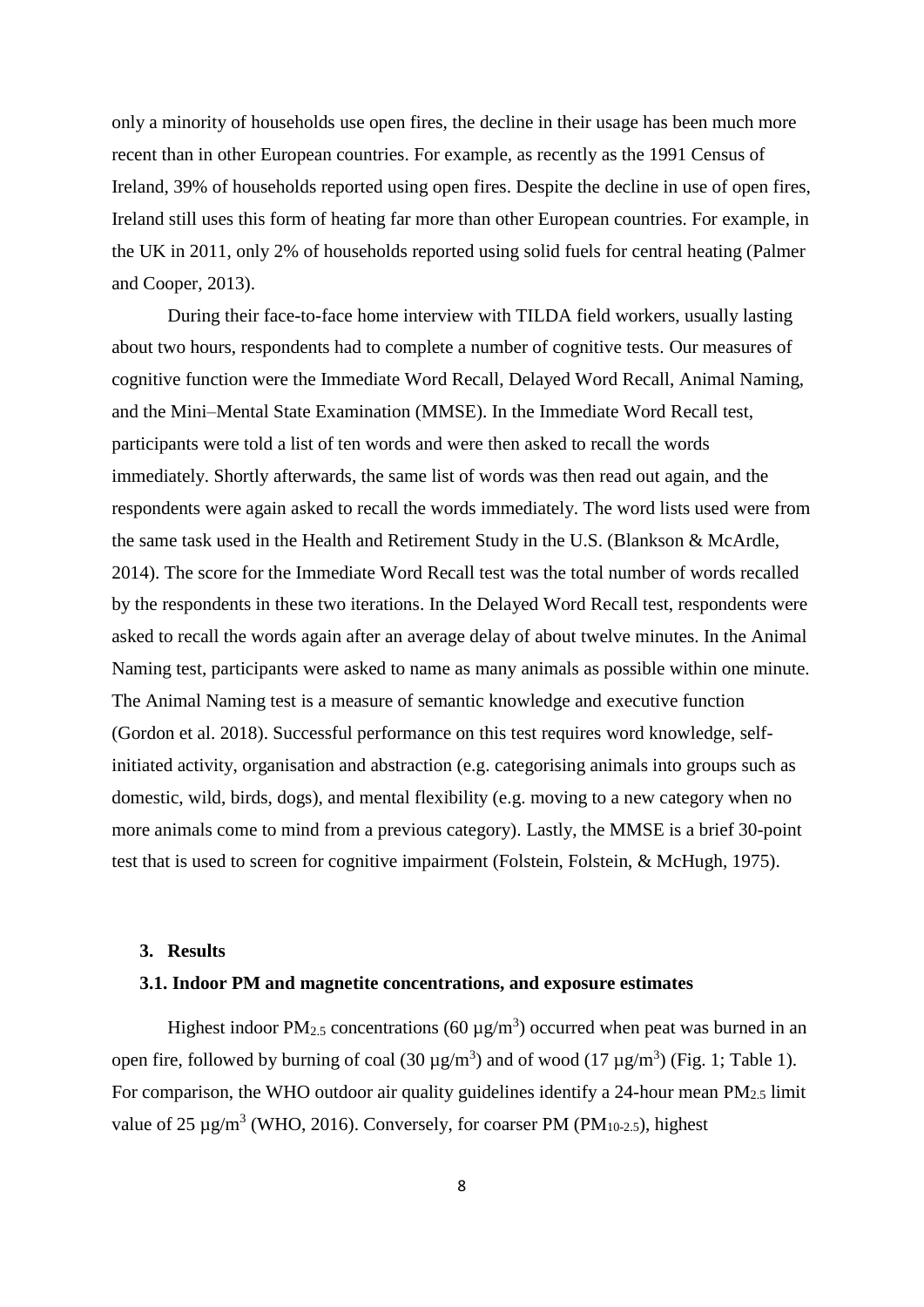concentrations were measured for coal burning  $(20 \mu g/m^3)$ , with lower concentrations emitted during burning of wood  $(10 \mu g/m^3)$  and peat  $(8 \mu g/m^3)$  (Table 1).

The total magnetic content of the emitted PM, as measured by its saturation remanent magnetisation (SIRM), was highest when coal was the fuel used, both for  $PM_{2.5}$  (8.9·10<sup>-3</sup> Am<sup>2</sup>/kg) and PM<sub>10-2.5</sub> (19.1 $\cdot$ 10<sup>-3</sup> Am<sup>2</sup>/kg) (Fig. 1; Table 1). Lower SIRM values were observed for the PM derived from wood-burning  $(7.8 \cdot 10^{-3} \text{ Am}^2/\text{kg}$  for PM<sub>2.5</sub> and  $6.2 \cdot 10^{-3}$ Am<sup>2</sup>/kg for PM<sub>10-2.5</sub>) and peat-burning (3.8·10<sup>-3</sup> Am<sup>2</sup>/kg for both PM<sub>10</sub> and PM<sub>10-2.5</sub>). For comparison, these measured SIRM values for PM emissions from indoor open fires are similar to those for vehicle exhaust emissions and roadside airborne PM (Fig. 2). SIRM values for roadside PM (in Lancaster, U.K.) collected on filters ranges between  $7 \cdot 10^{-3}$ Am<sup>2</sup>/kg and  $167 \cdot 10^{-3}$  Am<sup>2</sup>/kg (Halsall et al., 2008). For exhaust emissions, SIRM reaches  $\sim$ 5·10<sup>-3</sup> Am<sup>2</sup>/kg and  $\sim$ 9·10<sup>-3</sup> Am<sup>2</sup>/kg for petrol and diesel emissions, respectively (Gonet et al. 2020a; Fig. 2).

The highest SIRMs, observed for the PM from coal burning, correspond to the highest concentrations of the strongly-magnetic minerals, magnetite and/or its oxidised counterpart, maghemite (Fig. 3; Table 1). In  $PM_{10}$  ( $PM_{2.5}$  +  $PM_{10-2.5}$ ), the SIRM values measured here indicate a magnetite concentration in the coal emissions of between 3700 mg/kg and 4600 mg/kg. For the wood-burning emissions, the magnetite concentrations are estimated at between 530 mg/kg and 1150 mg/kg, and in the peat emissions, between 550 mg/kg and 690 mg/kg (Fig. 3; Table 1).

In the outdoor, roadside environment, strongly magnetic, iron-rich PM contains a mixture of exhaust-derived emissions (both petrol and diesel) and highly magnetic brake wear (Fig. 2). Although the magnetic content (SIRM) of roadside PM reaches higher values than those for PM emissions from open fires (Fig. 2), people spend more time indoors than outdoors. Thus, the exposure to PM, and to iron-rich and magnetite particles in PM, is likely to be greater inside houses, compared to outdoor environments. Magnetite and co-associated metal-bearing pollution particles  $\langle \rangle$  -150 nm appear to enter the brain directly, via olfactory and trigeminal nerves, bypassing the blood-brain barrier (Maher et al. 2016), and potentially contribute to the oxidative stress and neurological damage associated with Alzheimer's disease (Smith et al. 1997; Castellani et al. 2007; Coccini et al. 2017; Maher 2019).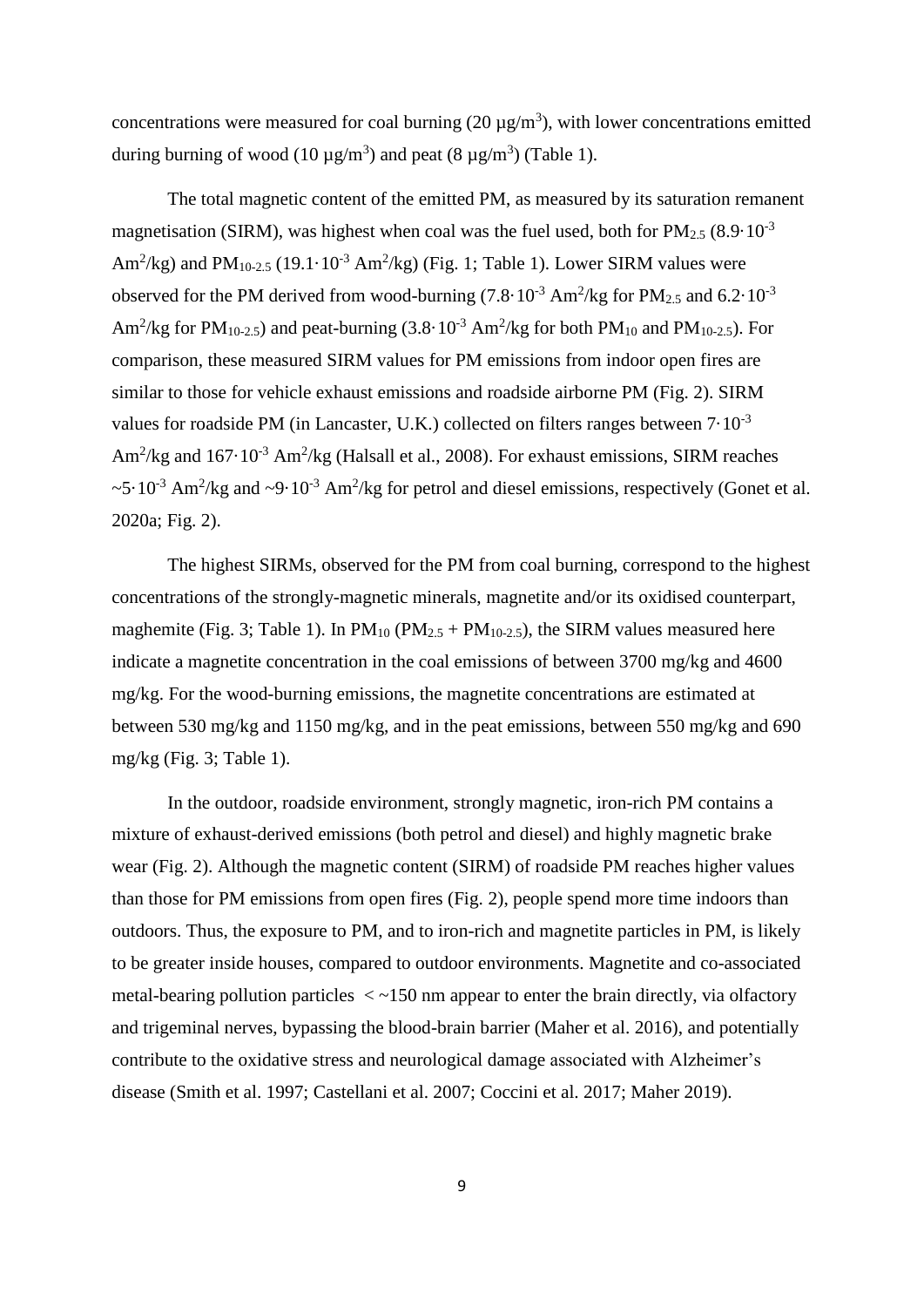Based on the PM and magnetic data, it is possible to estimate the PM and magnetite exposure arising from open fire use through the heating season in the indoor environment, compared with a commuter's exposure in the outdoor urban environment (Table 2). Assuming a breathing rate of 0.54 m<sup>3</sup>/h (Zhou & Levy 2008) and a roadside PM<sub>2.5</sub> level of 25  $\mu$ g/m<sup>3</sup>, a person commuting for ~1 hour/day, 5 days/week, 12 months/year (scenario A) inhales  $\sim$ 3.5 mg of PM<sub>2.5</sub> per year from outdoor sources. A person at home, using an open fire for ~4.5 h/day, 7 days/week, 6 months/year (scenario B) inhales ~26.5 mg (if burning peat), ~7.5 mg (if burning wood) and ~13.3 mg (if burning coal) (Table 2). The inhaled dose of PM2.5 from open fires (burning any fuel) thus exceeds that from roadside airborne sources.

Mass concentrations of PM are usually used as air quality guidelines (e.g. by WHO). However, UFPs contribute very little to the particle *mass*, while contributing most to the particle *number* concentrations. Indeed, UFPs very often dominate number-normalised particle size distributions of PM emitted from various sources (Gonet & Maher, 2019). Among various compounds contained in UFPs which people are exposed to, magnetite and co-associated metal-bearing UFPs might be of particular importance due to their potential link with oxidative stress, and their reported association with Alzheimer-like pathology in the human brain. Assuming that ~0.1% of airborne UFPs can be deposited in the human olfactory bulb (Garcia et al. 2015), we estimated the number of magnetite UFPs that can be deposited in the olfactory bulb. We assumed a particle diameter of 20 nm, the magnetite roadside concentration of  $0.20 - 0.95$  wt.% (Hansard et al. 2011; Gonet et al. 2020a) and magnetite indoor concentrations from Table 1. Considering the same scenarios as above, a commuter (scenario A) is exposed to  $\sim$ 18.7 $\cdot$ 10<sup>8</sup> magnetite particles per year from outdoor sources. A person at home, using an open fire (scenario B) is exposed to  $\sim$  1.6 $\cdot$  10<sup>8</sup> magnetite particles per year from the open fire (if burning peat),  $\sim 2.1 \cdot 10^8$  (if burning wood) and  $\sim 19.2 \cdot 10^8$  (if burning coal). Thus, the exposure to magnetite particles originating from open coal-burning fires exceeds that from roadside sources, especially for those stay and/or work from home.

# **3.2. Association between open fires and cognitive function among older people in Ireland.**

Table 3 presents the means of the measures of cognitive function according to whether a person in the TILDA sample uses open fires. One can see that users of open fires had lower cognitive function as measured by each test. The differences in test scores are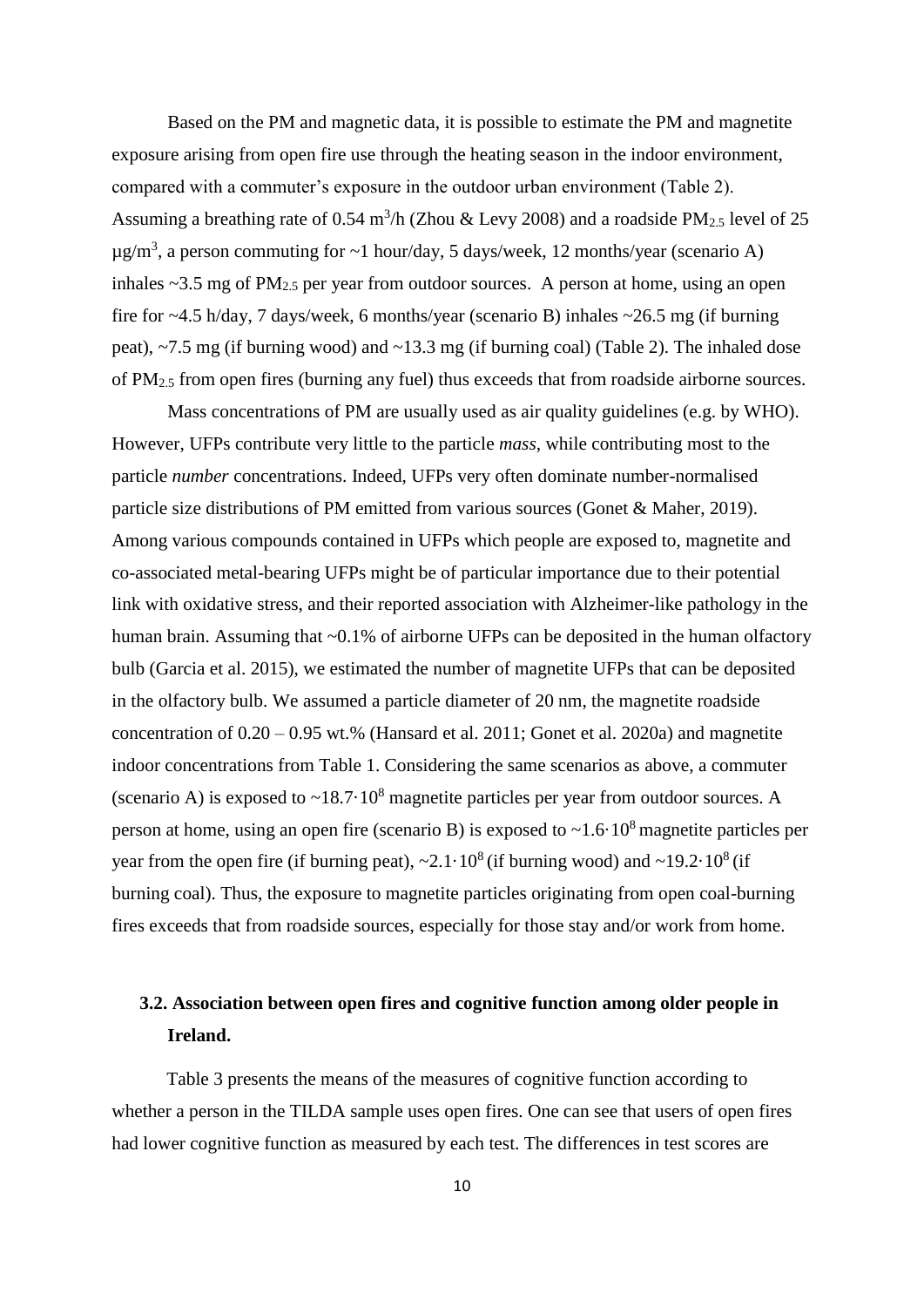statistically significant at the 1% level. Furthermore, the magnitude of the differences is large. For example, for Immediate Word Recall, there is a 0.85 unit difference between open fire users and non-open fire users, a difference equal to about a quarter of standard deviation of the overall distribution of scores in the Immediate Word Recall test.

Table 3 also presents the means and proportions of the covariates included in this analysis. One can see from Table 3 that there was no statistical difference in age and gender between those who used open fires and those who did not. However, users of open fires were more likely to live in rural areas compared to those who do not use open fires (59.8% versus 45.7%). Furthermore, very few users of open fires lived in Dublin when compared to those to do not use fires (6.3% versus 26.5%).

Furthermore, there was a clear socio-economic gradient by open fire usage. Users of open fires were less likely to be university graduates (20.2% versus 35.8%), less likely to be in the top quintile of the income distribution (10.6% versus 21.1%), and less likely to be in the professional or managerial social class groups as measured by their current or preretirement occupation (1.9% versus 4.9%). Furthermore, users of open fires were more likely to qualify for free or subsidized healthcare (65.2% versus 46.5%). For the under 70s, this qualification is based on a means-test or on having a long-standing illness. For the over 70s, qualification is based on a much less stringent means-test, and nearly all over 70s qualify. Finally, users of open fire were more likely to have grown up in a poor household (24.5% versus 19.8%).

Additionally, users of open fires had worse health behaviours. Users of open fires were more likely to smoke at the time of the survey (21.5% versus 13.4%) and they were less likely to have never smoked (37.6% versus 46.3%). Furthermore, users of open fires had lower social connectedness as measured using the Berkman-Syme Social Network Index (SNI) (Berkman and Syme, 1979). This index is a composite measure of four types of social connections: marital status (0=not married, 1=married); number of contacts with children, relatives, and friends (0=few, 1=many); church group membership (0=no, 1=yes); and membership of other voluntary organisations (0=no, 1=yes). Scores from each social connection type were combined to create four levels of social connection or engagement: most isolated (0-1); moderately isolated (2); moderately integrated (3); and most integrated (4). All of these observed differences motivated our multivariate analysis as described in the Results section.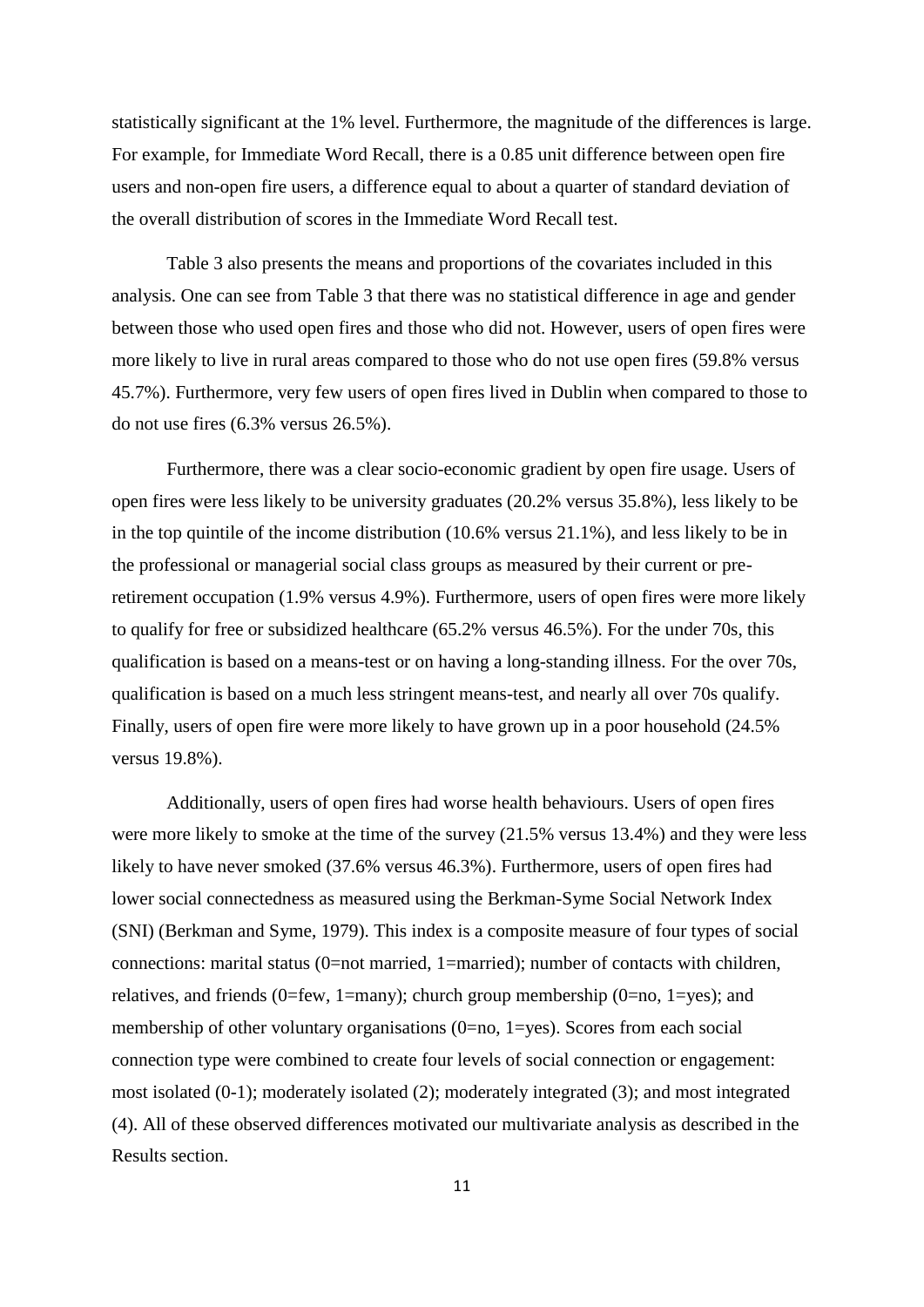Using Ordinary Least Squares, we estimated the following linear model (Equation 1):

$$
y_i = \alpha + \beta^* OpenFire_i + X'T + \varepsilon_i \tag{1}
$$

where  $y_i$  are the i<sup>th</sup> person's score from the Immediate Word Recall test, Delayed Word Recall test, or the Animal Naming test. *OpenFire*<sup>*i*</sup> indicates whether a person uses open fires (or a combination of open fires and portable heaters) as their main source of heating as opposed to some other type of heating. *X* is a vector of relevant control variables, and  $\varepsilon_i$  is an error term. Unless otherwise stated, all of the samples used in the analysis were weighted to maintain a nationally representative sample. Furthermore, standard errors were clustered at the household level to allow for within-in household correlation.

Because the MMSE scores have a highly skewed distribution, a negative binomial model was estimated instead of a linear regression. The maximum score in the MMSE is thirty. The residuals (thirty minus the MMSE score), follow a negative binomial distribution. Thus, in relation to the reported coefficients from the negative binomial model of MMSE, a positive coefficient for a variable should be interpreted as that variable being associated with worse cognitive function.<sup>4</sup>

In Table 4, we present our estimates of the association of open fires with different measures of cognitive function. For each of these measures of cognitive function, open fire users had worse cognition. In the Immediate Word Recall test, users of open fires recalled 0.305 fewer words from a possible total of twenty words compared to those who did not use open fires. This difference was statistically significant at the 5% level. On the Delayed Word Recall test, open fire users recalled 0.162 fewer words, but this difference was not statistically significant. On the Animal Naming test, open fire users named about 0.356 fewer animals than those who did not use an open fire, but again the difference was not statistically significant.

The other covariates had associations with cognitive function in the direction one would expect. For example, age had a negative association with each measure of cognitive function. Furthermore, for each measure of cognitive function, the negative association with age was significant at the 1% level. To put the size of the association of heating and cognitive

 $\overline{a}$ 

<sup>&</sup>lt;sup>4</sup> Specifically, for a one unit change in the predictor variable, the difference in the logs of the expected counts of the outcome will change by the respective coefficient.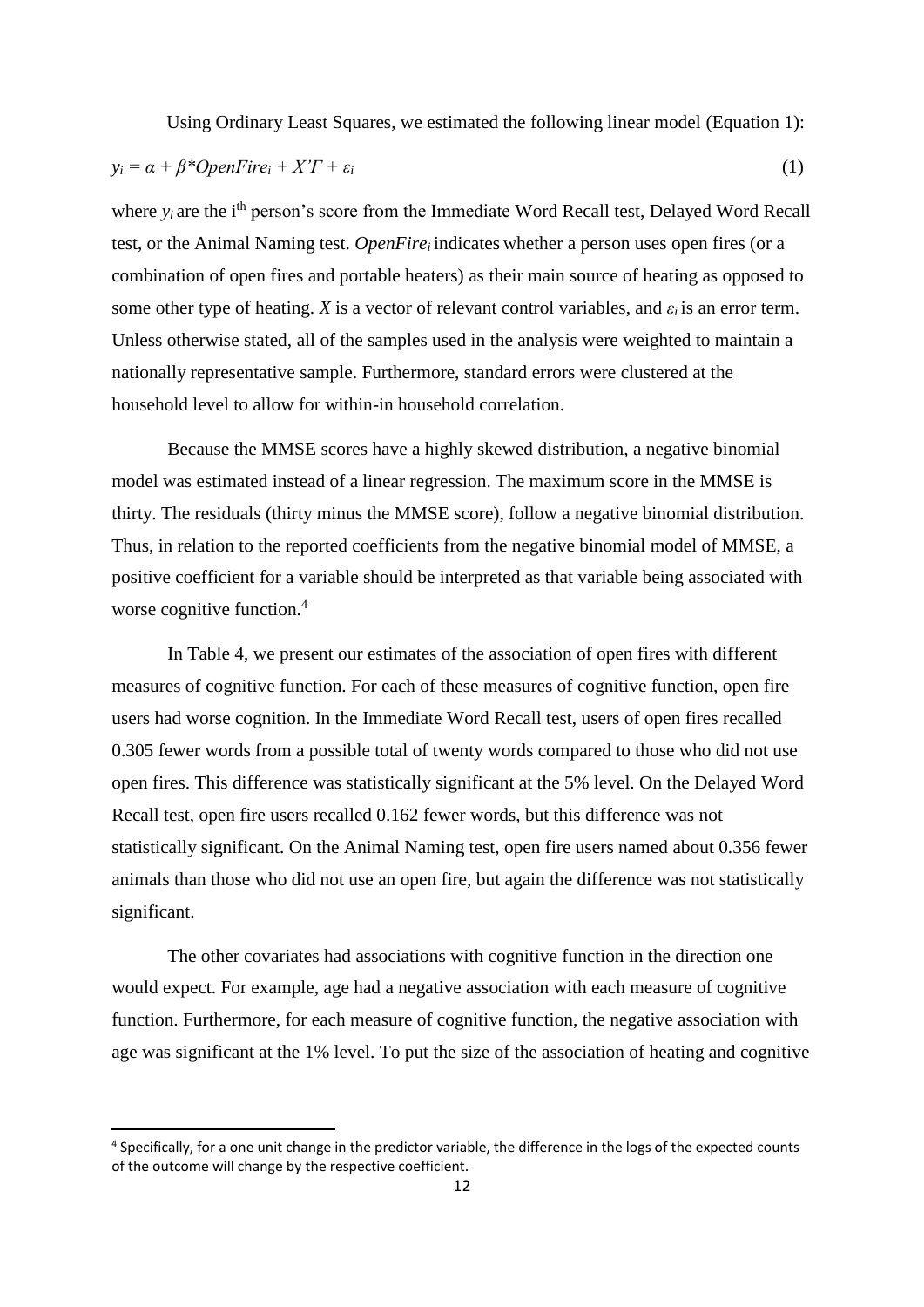function into perspective, one should consider that the coefficient of open fire usage ranges from between 1.8 and 3.3 times the size of the age coefficient.

Another key covariate is gender. In Table 4, one can see that gender had a significant association with cognitive function, but the direction of the association varied depending on the measure of cognitive function being analysed. Specifically, women had better word recall scores, yet they had worse scores on the Animal Naming test.

Those who lived in rural areas had lower cognition compared to those living in more urbanised areas. This lower cognition among rural dwellers is consistent with the finding of Cassarino et al (2018). A possible mechanism for this finding is through lower levels of mental stimulation in rural areas. In our robustness section that follows below, we present results of the models when estimated separately for urban and rural dwellers.

In general, the other covariates revealed a socio-economic gradient in cognitive function. For example, better-educated respondents performed better in all tests. A university graduate's performance on the tests was between one and a half times and twice as good as that of a high school graduate. In relation to income, those in the bottom quartile performed worse in the recall tests. However, there was less strong statistical evidence of income gradient in relation to the Animal Naming test. In relation to occupation, or the former occupations of retirees, respondents in lower social class groups performed worse in the tests relative to those in the Professional class social group. Furthermore, respondents who qualified for free or government-subsidized healthcare performed worse on these tests, but the level of statistical significance varied across cognitive test. Lastly, those who recall being poor during childhood had worse cognitive function, but the effect was significant at the 5% level for only the recall tests.

In relation to health and health behaviours, some of the associations with cognitive function were not statistically significant. For example, being a smoker at the time of the survey was associated with worse cognitive function, but the association was significant only for the Immediate Word Recall test. Furthermore, there was an association between social connection and cognitive function. Those who were more socially integrated had better scores in all of the tests, and this association was significant at the 5% level for the Delayed Word Recall test and the Animal Naming test and at the 1% level for the Immediate Word Recall test and the MMSE.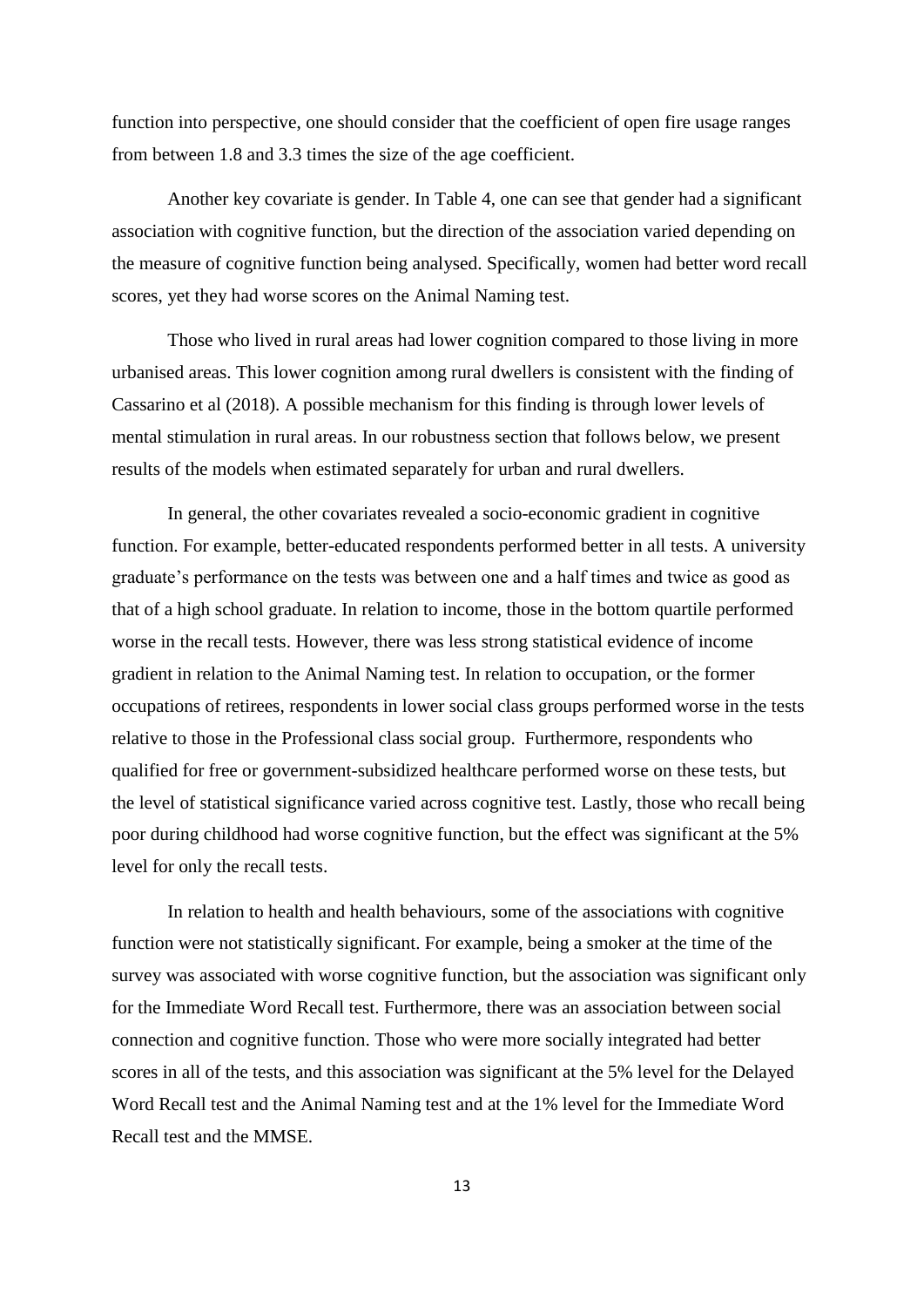### **3.3. Robustness checks**

In Table 5, one can see the estimated effect of using open fires on cognitive function when analysing sub-samples separately. The first panel of Table 5 shows the results when different samples were analysed according to the location of the respondents' homes. In the models estimated in Table 4, although we controlled for location, a concern is that the estimated effect of using open fires is biased because of correlation between open fire usage and unobserved factors related to the location of respondents' homes. In particular, we were concerned that differences in cognition might be correlated with the level of urbanization of the respondents' residences which in turn might be correlated with the usage of open fires. Open fires are less common in urban areas because of the availability of alternative sources of heating (e.g. connectivity to the national gas network) and because more densely constructed housing is more unsuitable for open fires (e.g. apartment blocks). Furthermore, open fires are less common in urban areas because of a ban on the sale, but not the use of, smoky coal in all cities and many towns in Ireland. However, people living in areas covered by the ban are allowed to purchase and burn both peat and wood in addition to smokeless coals.

However, in Table 5, when we split the sample according to location, the effect of burning open fires is very similar regardless of sample used. In relation to the Immediate Word Recall test, the estimated effect ranges from -0.23 to -0.344, although none of the effects were statistically significant in the specific samples possibly due to the reduced sample sizes. On the other hand, in relation to the Delayed Word Recall test, the negative association of burning open fires is largest in rural areas where it was significant at the 10% level. However, the effects of burning open fires were smaller and not significant in Dublin, and they were essentially zero in urban areas outside Dublin. The results from the negative binomial model of the MMSE show that the detrimental effect of burning open fires is largest for urban dwellers outside Dublin. However, in relation to MMSE the estimated coefficients were not statistically significant. Again, this lack of significance is most likely due to reduced sample size.

In the second panel of Table 5, one can see the estimates when analysing men and women separately. The negative effect of burning open fires on cognition is much larger for women than for men. The effect is statistically significant at the 5% level when estimated using the women-only sample. The difference in magnitude and statistical significance in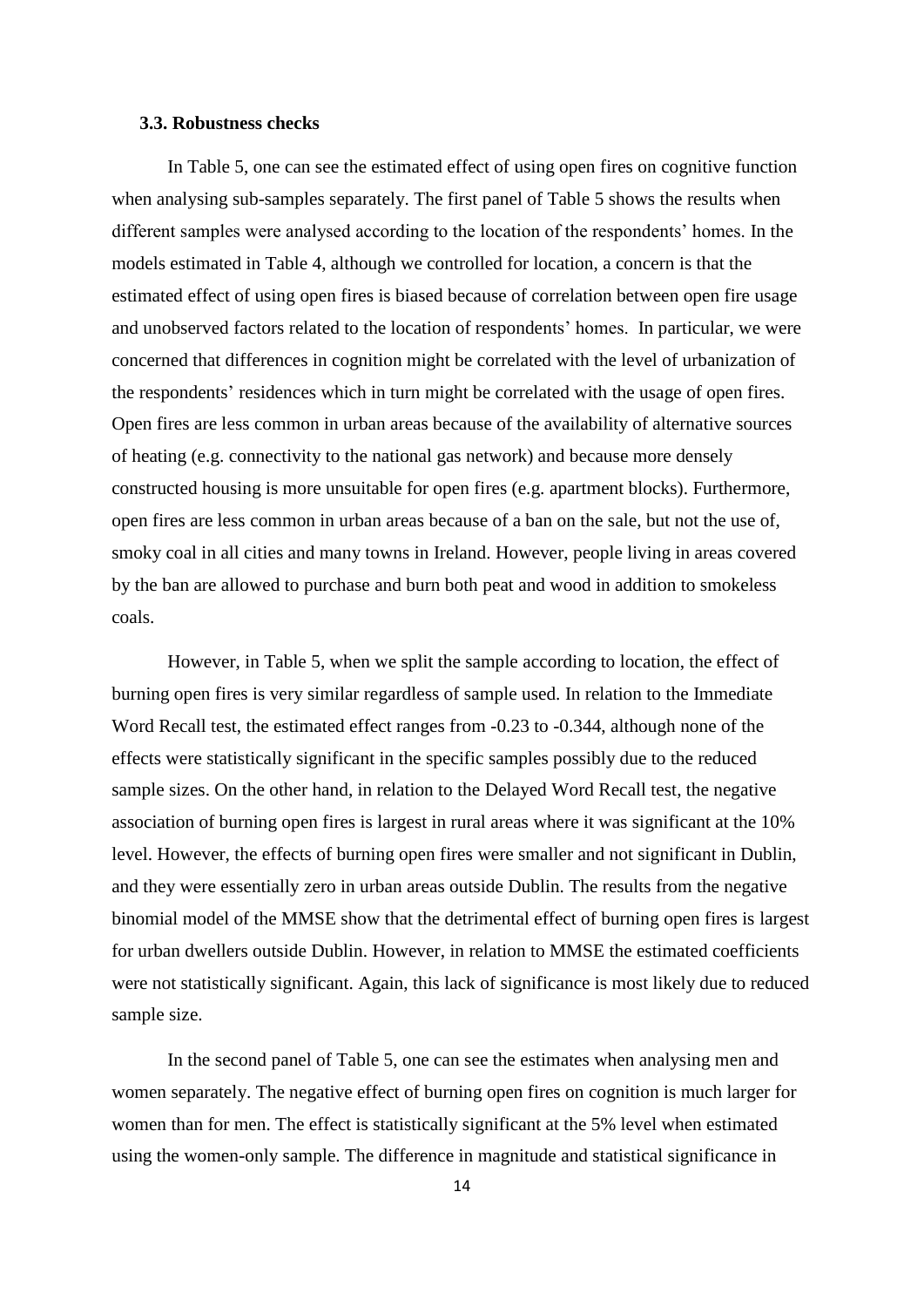effects could be due to life-time exposure to open fires within the home. The women in TILDA sample lived much of their potential working lives during a time when there were social and institutional pressures not to work and to instead stay at home. For example, until 1973 in the public sector, and until 1977 in the private sector, Irish women could be fired from their jobs when they married (for a discussion see Mosca, O'Sullivan & Wright, 2020). Thus, about 11% of women in the TILDA sample never worked outside the home. Of those who did work outside the home, about half spent at least ten years looking after family members on a full-time basis. Thus, the women in the sample were likely to have had greater exposure to the source of home heating than men.

Next, the models were estimated separately for different age groups. Although, as one can see from Table 3, there was no difference in the average age of open fire users, a concern is that the association between open fires and cognition might be due to a correlation between age and open fire usage. However, as one can see from the third panel of Table 5, the association between open fire usage and cognition is of a similar magnitude for different age groups. An exception is that the effect of open fire usage on the Delayed Word Recall test for those aged 65-74 is much smaller when compared to other age groups. Furthermore, the negative association between open fire usage and the Animal Naming test and the MMSE is larger for those older than 74.

We also split the sample by income between the first two quintiles of the income distribution and the top three quintiles of the income distribution. Again, the level of statistical significance of the coefficients falls, most likely because of the smaller sample sizes. However, the coefficients are roughly of the same magnitude when estimated using either the poorer or richer sub-sample.

In the penultimate panel of Table 5, we present the same models when estimated without using sampling weights. In general, one can see that the size of the coefficients is very similar to that of the main estimates which used sampling weights. An exception is that the coefficient relating to open fire usage in the Animal Naming test regression is -0.554 in the unweighted sample, whereas it is -0.356 in the weighted sample. However, the main difference between the weighted and unweighted samples is that, in the unweighted sample, the association between open fire usage is statistically significant at the 5% level for the Immediate Recall test, the Animal Naming test, and the MMSE, whereas in the weighted sample, the association is only significant at the 5% level for the Immediate Recall test.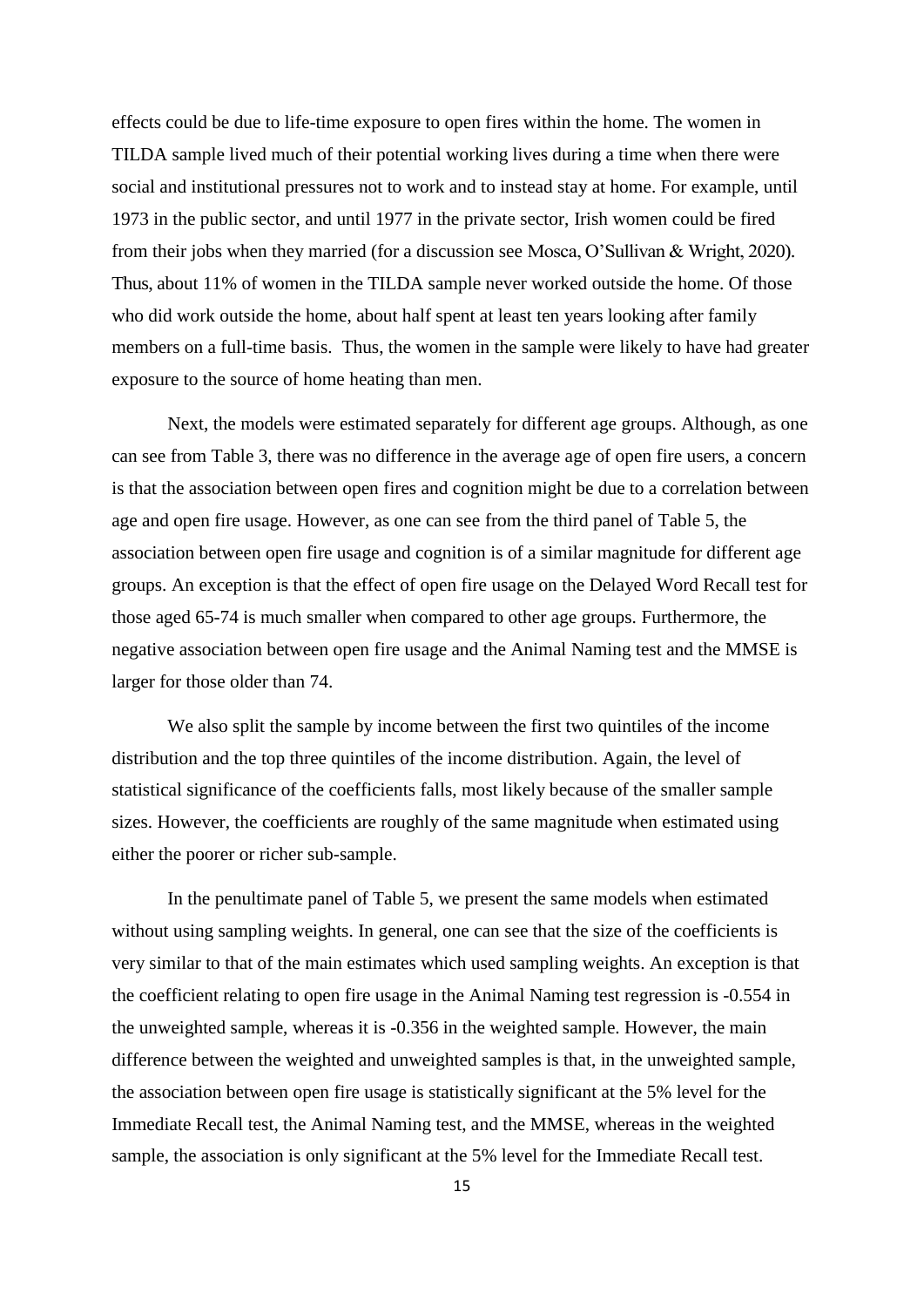Another concern is that causality is bi-directional or that there is feedback/ reinforcement between open fire usage and cognitive function. For example, people with lower levels of cognitive function might be less likely to change their heating source or move to housing without open fires. In the absence of random allocation of open fires, it is impossible to rule out the concern of bi-directional causality or feedback/reinforcement. However, to partially address this concern, we present the estimates from an alternative model where we conditioned on cognitive function recorded two years prior (i.e. we estimated a model with a lagged dependent variable). Thus, we estimated the following linear model (Equation 2):

$$
y_{it} = \alpha + \delta^* y_{it-1} + \beta^* OpenFire_{it} + X'T + \varepsilon_{it}
$$
\n
$$
(2)
$$

where  $y_{it}$  are the i<sup>th</sup> person's score from the Immediate Word Recall test, Delayed Word Recall test, or the Animal Naming test in Wave 2 of TILDA (between 2012-2013) and where *y*<sub>*it-1*</sub> is the same test score recorded in Wave 1 of TILDA (between 2009 and 2011). A similar Negative Bionomial model was estimated with respect to the MMSE. As we can see from the bottom panel in Table 5, when one includes a lagged dependent variable, the estimated association between open fire usage and the Immediate Word Recall test is slightly more negative and statistically significant than the corresponding estimate in the baseline model without the lagged dependent variable. The other estimates, when one includes a lagged dependent variable, are around the same magnitude as the baseline model without the lagged dependent variable. Further extending the models to control for changes in open fire usage between waves of TILDA was not feasible because open fire usage was not recorded in Wave 1, and very few people changed their open fire usage after Wave 2.

Finally, it is worth noting the possibility that some users of open fires are more likely to ventilate their homes by leaving windows and doors open when using an open fire. Thus, some users might avoid the full negative effects of exposure to open fires. Unfortunately, it is not possible to know the ventilation arrangements within the TILDA respondents' homes. However, it should be noted that Ireland has an oceanic climate that can be wet, windy and moderately cold, especially along the western seaboard; thus, opening windows and doors might not be desirable especially during the winter.

#### **4. Discussion**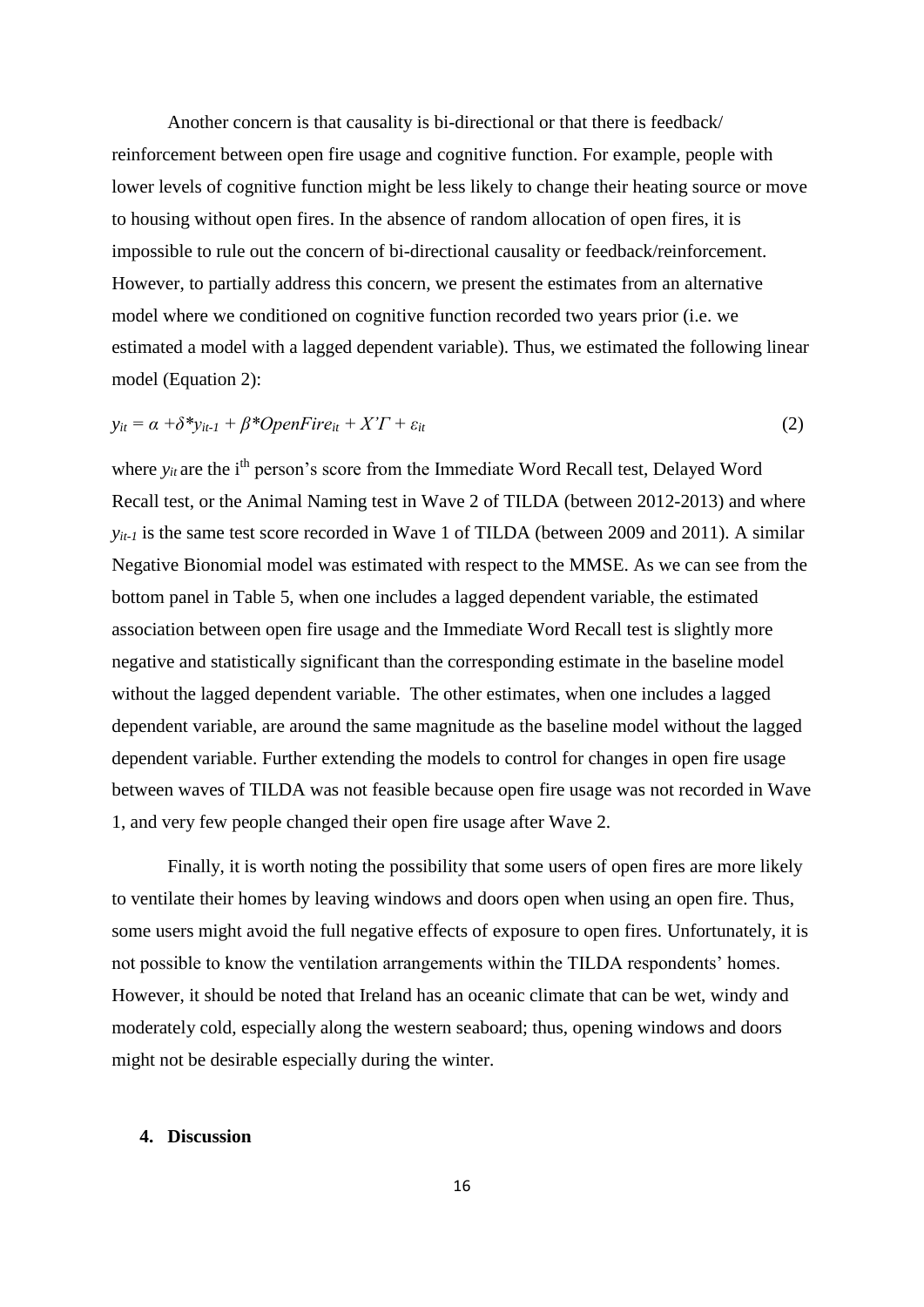The contribution of this paper is twofold. First, we show that the burning of solid fuels emits similar levels of PM, and of magnetite-rich PM, into the indoor environment of modern homes as do outdoor, traffic-related emissions. We then estimate and compare the exposures to PM2.5 and to strongly magnetic, iron-rich PM incurred indoors during the heating season and outdoors annually by daily commuting. Notably, the level of exposure to PM<sub>2.5</sub>, and to magnetite particles, originating from open fires is similar to and indeed might exceed that from roadside sources, especially for those who stay at home during the working day and use coal in their open fires.

Such indoor exposures might cause specific deficits in cognitive function. Given the observed associations between oxidative stress and neurodegeneration, and the presence of ultrafine magnetite particles within plaques of AD brains, indoor exposure to the strongly magnetic, iron-rich particles emitted in abundance by open fires might be causally linked to development of neurological impairment. Magnetite particles < ~150 nm can enter the brain directly (Maher et al. 2016), via olfactory (Oberdorster et al. 2004), and trigeminal nerves, bypassing the blood-brain barrier and potentially contributing to the oxidative stress associated with Alzheimer's disease (Smith et al. 1997; Castellani et al. 2007; Coccini et al. 2017; Maher 2019).

The inhalation of magnetite particles arising from fossil fuel combustion in residential open fires might be damaging in its own right, through release of free iron and enhanced formation of reactive oxygen species via the Fenton reaction (Maher et al., 2016; Maher, 2019). But airborne magnetite pollution particles are also often co-associated with other toxic species, including other metals (including Ce, Cr, Cu, Mn, Ni, Pb, Ti, Al and Zn) (Spassov et al., 2004; Chen et al., 2006; Kim et al., 2007; Maher et al., 2016, Yang et al., 2016, Hofman et al., 2020) and polyaromatic hydrocarbons (Lehndorff & Schwark, 2004, Halsall et al., 2008), arising from incomplete combustion, which likely bind to the surfaces of magnetite particles (Maher, 2019). Our analysis shows that the dose of inhaled  $PM_{2.5}$  from open fires might exceed that at the roadside. A person staying at home and using an open fire to keep their home warm might thus be exposed not only to high concentrations of magnetite, but also to other neurotoxicants contained within  $PM_{2.5}$ .

Second, we showed that there is a negative statistical association between open fire usage and cognitive function. In relation to the statistical modelling, the negative association must be assessed in the context of potential omitted variable bias, potential measurement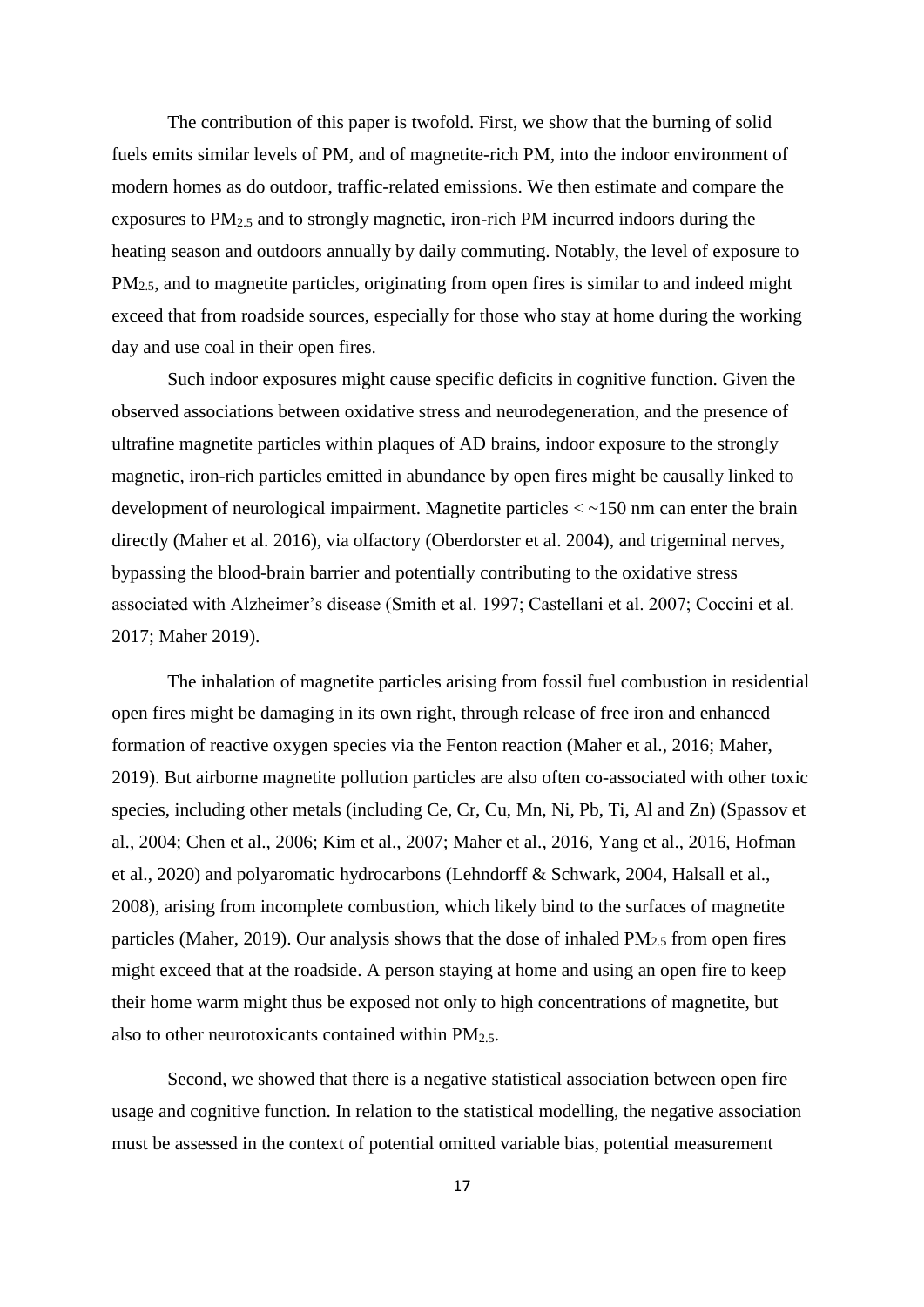error in open fire usage, and potential feedback or reinforcement between open fire usage and cognitive function. In relation to omitted variable bias, we controlled for variables that are likely associated with both open fire usage and cognitive function. Chiefly, these variables were age, socio-economic status, and location. We controlled for these variables, and we also stratified our analysis across these variables. We consistently estimated a negative association between open fire usage and cognition. Further, in relation to measurement error in open fire usage, it is likely that open fire usage at the time of the survey is an understatement of lifetime exposure to open fires. The sample comprises older people in Ireland; the youngest people in the sample were born during the late 1950s. Given that open fires were still a very common form of heating until the 1990s, many people not using open fires at the time of the survey previously used open fires for much of their lives. Thus, our estimated association between open fire usage and cognitive function might be an under-estimate of the true association. Lastly, there might be feedback or reinforcement between open fire usage and cognitive function. For example, people with lower levels of cognition might be less likely to change their heating source, or move to housing without open fires. In relation to the latter scenario, our sample excludes people living in care homes. So, we can rule out the situations where an older person with dementia living in a house with an open fire is then institutionalized in a care home. To overcome potential feedback or reinforcement, we estimated models which controlled for prior levels of cognitive function, yet we still found a negative association that was of the same magnitude as our original model.

Our research adds to the body of knowledge about the effects of indoor pollutants. There is a growing body of high quality research demonstrating the negative association between outdoor air pollution and cognitive decline among older people (for a review, see Paul, Haan, Mayeda, & Ritz, 2019). But much less is known about the association between indoor pollution and cognitive decline. However, recently, a few studies have found a negative association between indoor air pollution and cognitive decline. For example, Krishnamoorthy et al (2018) examined a relatively small sample of adults, of all ages, living in a rural and poor area of India. They found, controlling for a limited number of factors, a negative association between MMSE scores and usage of biomass or kerosene as fuel for home cooking. In addition to that study, there are studies in upper-to-middle income countries. For example, using data from the China Health and Retirement Longitudinal Study (CHARLS), Qiu, Yang & Lai (2019) found that usage of solid fuels for cooking or heating, among those older than forty-five, was associated with worse short-term memory and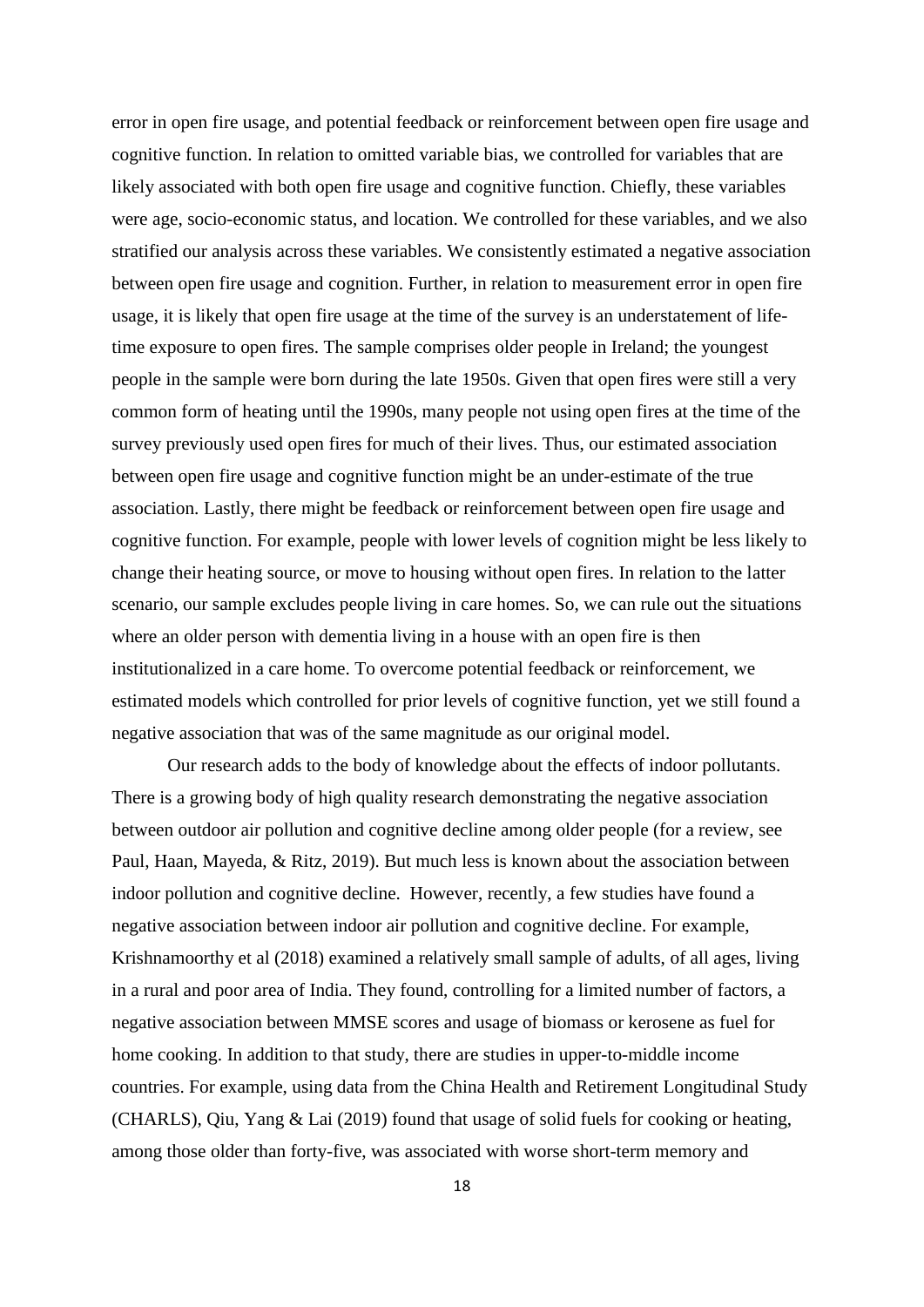mathematical reasoning. Similarly, Saenz, Wong, & Ailshire (2018) examined data from the Mexican Health and Aging Study (MHAS), and found that, among those older than fifty, usage of wood and coal as a fuel for cooking was negatively associated with verbal learning, verbal fluency, attention, and orientation. Finally, in a study of a high income country, Oudin et. al. (2018), using longitudinal data from Northern Sweden, found a positive association between dementia diagnoses and ownership of wood burners (also conditioning on local levels of wood burner ownership and traffic pollution).

There are similarities in the design of these studies and the present study. For example, TILDA, CHARLS and MHAS are part of the HRS family of studies (see https://hrs.isr.umich.edu/about/international-sister-studies), so there is a degree of harmonisation between the variables in each study. However, there are differences. First, there are differences in the economic settings. Krishnamoorthy et al (2018), Qiu, Yang, & Lai (2019), and Saenz, Wong, & Ailshire (2018) are studies set in poorer or middle income countries, whereas the present study is set in what is now a high income country. The differences in setting are important because of differences in access to, and the quality of, healthcare, as well as the general level of environmental regulations. For example, we find a negative association in spite of the relatively greater level of environmental regulation in Ireland given its membership of the European Union. On the other hand, Oudin et al (2018) is set in the north of Sweden, also a high-income European Union member, but a place where risk of exposure to indoor pollutants through heating might be greater because of much colder winters relative to Ireland.

Secondly, there are differences in the aspect of cognitive function in which an association is found. Although Qiu, Yang & Lai (2019) and Saenz, Wong, & Ailshire (2018) found a negative association between indoor pollution and certain aspects of cognitive function, they did not find a statistical association between indoor pollution and verbal recall. However, in the present study, there was a negative association between indoor pollution and verbal recall. In relation to Oudin et al (2018), that study exclusively examined diagnosis of dementia whereas the present study examined cognitive function more generally.

Lastly, and perhaps most importantly, there were differences in the source of indoor pollution. The exposure to indoor pollution as measured by Krishnamoorthy et al (2018) and Saenz, Wong, & Ailshire (2018) was from cooking and, in the case of Qiu, Yang & Lai (2019) from either cooking or heating (i.e. not separated by source). Arguably, the exposure to pollution from cooking is greater than from heating. Standing directly over a cooker risks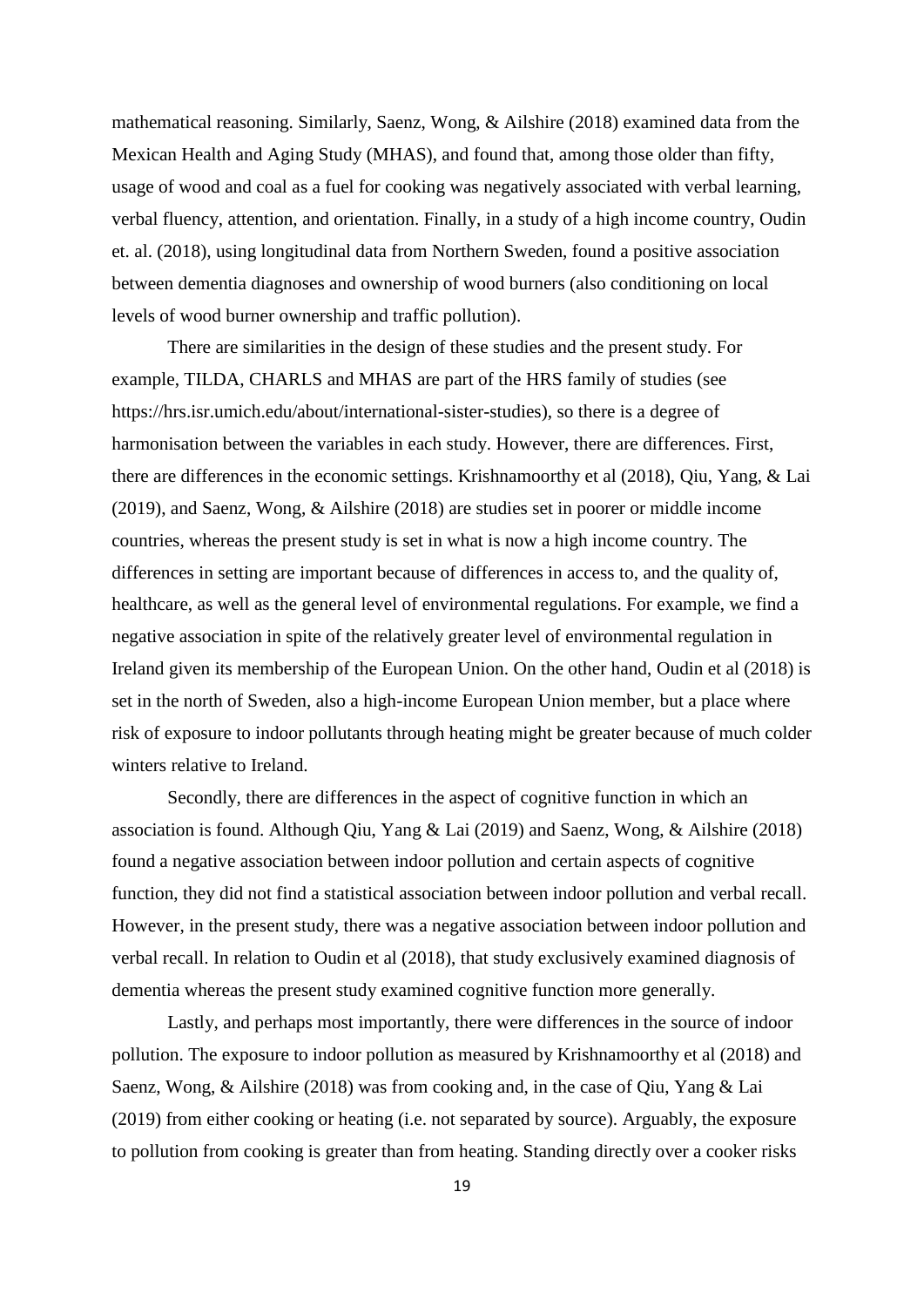greater exposure to pollutants compared to just being in the same room as an open fire. In the present study, open fires were used for heating rather than cooking, yet we still found a negative association between open fire usage and cognitive function.

This present study of older Irish people allows one to speculate about the future health of those currently using open fires. Most of the three billion people estimated by WHO (World Health Organization, 2018a) to be currently using open fires live in rapidly developing countries, many of which will have an economic trajectory during the  $21<sup>st</sup>$  century similar to Ireland's during the  $20<sup>th</sup>$  century. Most of the older Irish population lived through the transition of Ireland from a poor rural economy to an urbanized wealth economy which also saw the transition from burning fuel on open fires for heating to using electricity, gas, and other fuels.

For policy makers, the negative association between open fire usage and cognitive function should be seen as further evidence in favour of banning or restricting the usage of open fires. For example, in February 2020, the UK government announced the phasing out of sales of coal (and wet wood) for domestic burning in England between 2021 and 2023 citing health concerns (Department for Environment, Food & Rural Affairs, 2020). The health concerns raised by public health officials in relation to open fires usually relate to the heart and lungs; however, our research demonstrates that cognitive function should also be a health concern to be considered by these policy makers.

Reducing or delaying dementia is a key goal for healthcare systems. The costs of dementia, which include direct medical costs, social care costs, and the costs of informal care, are very large. Wimo et al. (2017) estimated that, in 2015, the worldwide cost of dementia was US \$818 billion or 1.1% of World GDP. The 2015 costs were 35% higher than in 2010, and are likely to rise further. Furthermore, dementia is listed as the fifth most common cause of death (WHO, 2018b). Thus, public health policy should aim to reduce exposure to risk factors such as open fires in the home. Arguments against banning or restricting open fires on the grounds of freedom of choice are less compelling in countries where healthcare costs are shared throughout society and are not fully internalized by the individual. However, policy makers need to recognise that heating is a human necessity and that current users of open fires, especially older and poorer users, might need to be subsidised to change to cleaner forms of energy that are less dangerous to their own health and to the health of others.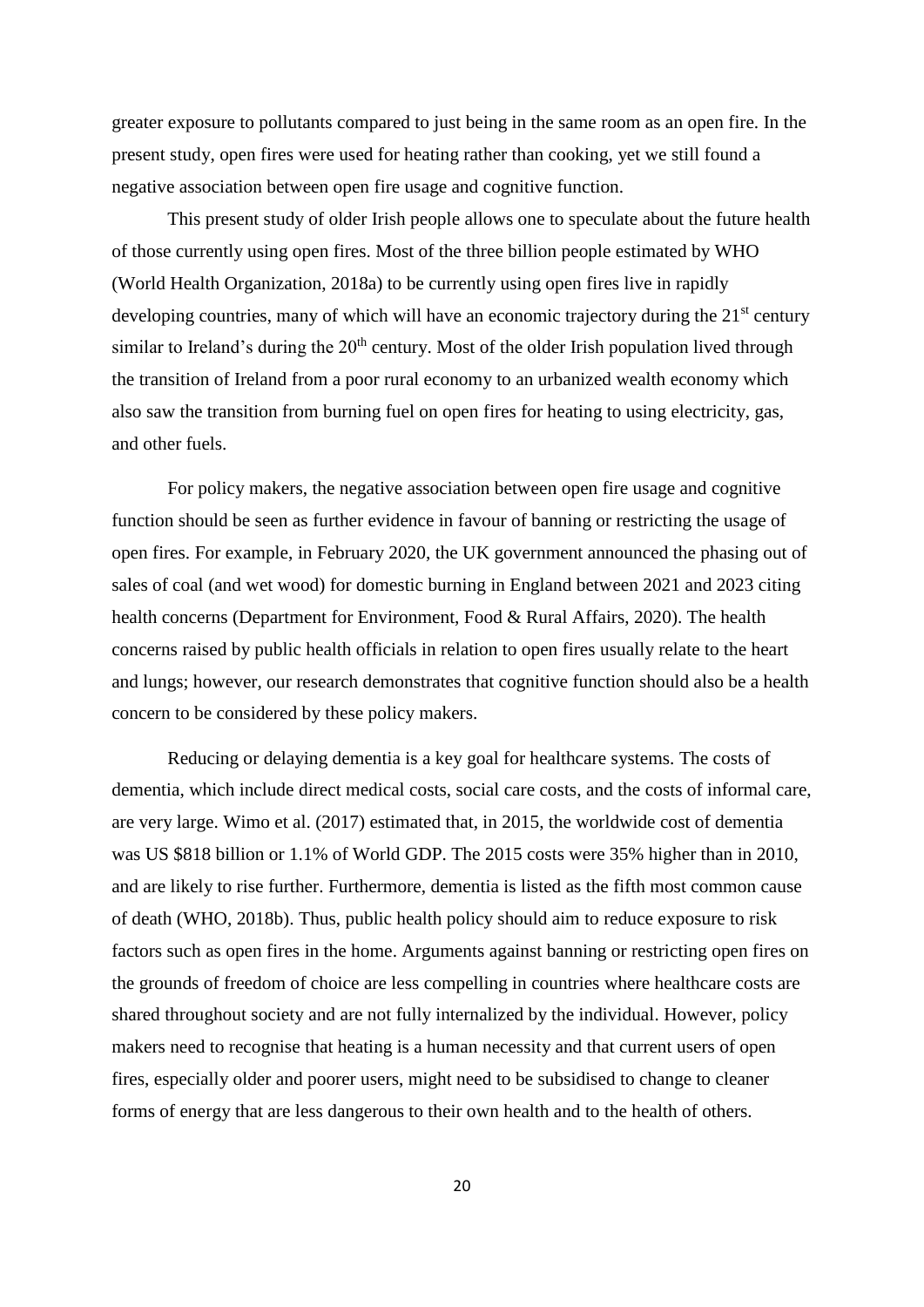# **5. Conclusions**

Highest indoor PM<sub>2.5</sub> concentrations (60  $\mu$ g/m<sup>3</sup>) occurred when peat was burned, followed by burning of coal (30  $\mu$ g/m<sup>3</sup>) and wood (17  $\mu$ g/m<sup>3</sup>). Conversely, highest concentrations of coarser PM (PM<sub>10-2.5</sub>) were associated with burning of coal (20  $\mu$ g/m<sup>3</sup>), with lower concentrations emitted during burning of wood (10  $\mu$ g/m<sup>3</sup>) and peat (8  $\mu$ g/m<sup>3</sup>).

The magnetic content of the emitted PM, greatest (for both PM size fractions) when coal was burned, is similar to that of roadside exhaust emissions.

The level of exposure to PM2.5 and to magnetite particles originating from open fires is similar to and indeed might exceed that from roadside sources, especially for those who stay at home during the working day and use coal in their open fires.

A negative association has been found between open fire usage and cognitive function. The negative association was largest and statistically strongest among women, a finding explained by the greater exposure of women to open fires in the home because of societal norms during their lifetimes, which meant they spent more time at home than men.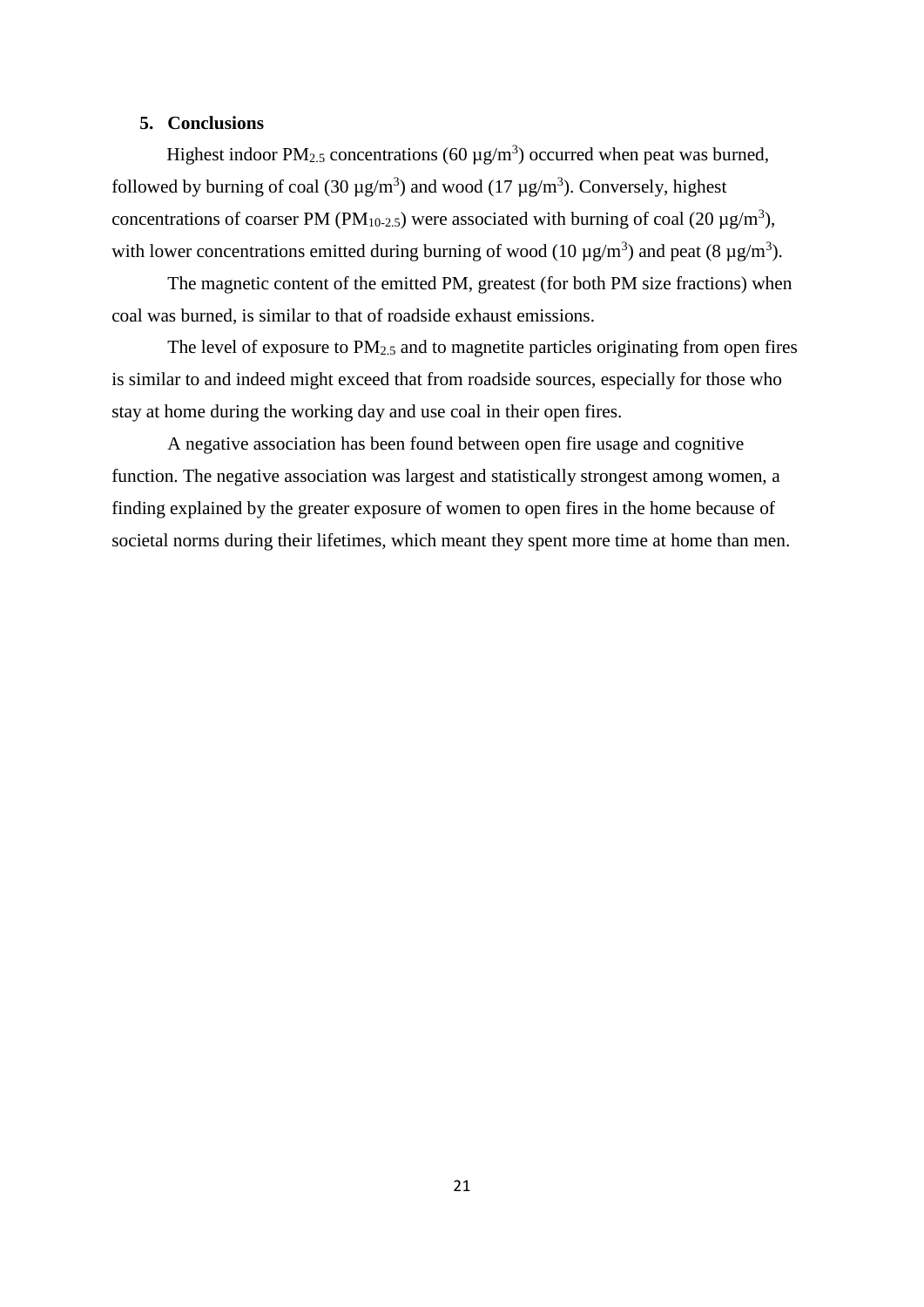#### **References:**

- *1986*. *Census of Population of Ireland 1981: Volume 8 Housing*. Dublin, Ireland: *Central Statistics Office*
- *2012*. *Census of Ireland 2011 Profile 4 A Roof Over Our Heads* Dublin, Ireland: *Central Statistics Office*.
- 2016. *Ambient (outdoor) air pollution*. Geneva, Switzerland: World Health Organization.
- 2018a. "Household air pollution and health." World Health Organization, accessed August 10th 2020. https://www.who.int/en/news-room/fact-sheets/detail/household-airpollution-and-health.
- 2018b. *Global Health Estimates 2016: Disease burden by Cause, Age, Sex, by Country and by Region, 2000-2016*. Geneva, Switzerland: World Health Organization.
- 2020, February 21. Government takes action to cut pollution from household burning: Department for Environment, Food & Rural Affairs.
- Ailshire, J. A., and E. M. Crimmins. 2014. "Fine particulate matter air pollution and cognitive function among older US adults." *Am J Epidemiol* 180 (4):359-66. doi: 10.1093/aje/kwu155.
- Alfarra, M. R., A. S. Prevot, S. Szidat, J. Sandradewi, S. Weimer, V. A. Lanz, D. Schreiber, M. Mohr, and U. Baltensperger. 2007. "Identification of the mass spectral signature of organic aerosols from wood burning emissions." *Environ Sci Technol* 41 (16):5770-7. doi: 10.1021/es062289b.
- Allsop, D., J. Mayes, S. Moore, A. Masad, and B. J. Tabner. 2008. "Metal-dependent generation of reactive oxygen species from amyloid proteins implicated in neurodegenerative disease." *Biochem Soc Trans* 36 (Pt 6):1293-8. doi: 10.1042/BST0361293.
- Barošová, H., J. Dvořáčková, O. Motyka, K. M. Kutláková, P. Peikertová, J. Rak, H. Bielniková, and J. Kukutschová. 2015. "Metal-based particles in human amniotic fluids of fetuses with normal karyotype and congenital malformation--a pilot study." *Environ Sci Pollut Res Int* 22 (10):7582-9. doi: 10.1007/s11356-014-3987-0.
- Berkman, L. F., and S. L. Syme. 1979. "Social networks, host resistance, and mortality: a nine-year follow-up study of Alameda County residents." *Am J Epidemiol* 109 (2):186-204. doi: 10.1093/oxfordjournals.aje.a112674.
- Blankson, A. N., and J. J. McArdle. 2014. "A Brief Report on the Factor Structure of the Cognitive Measures in the HRS/AHEAD Studies." *J Aging Res* 2014:798514. doi: 10.1155/2014/798514.
- Bové, H., E. Bongaerts, E. Slenders, E. M. Bijnens, N. D. Saenen, W. Gyselaers, P. Van Eyken, M. Plusquin, M. B. J. Roeffaers, M. Ameloot, and T. S. Nawrot. 2019. "Ambient black carbon particles reach the fetal side of human placenta." *Nat Commun* 10 (1):3866. doi: 10.1038/s41467-019-11654-3.
- Calderón-Garcidueñas, L., A. González-Maciel, P. S. Mukherjee, R. Reynoso-Robles, B. Pérez-Guillé, C. Gayosso-Chávez, R. Torres-Jardón, J. V. Cross, I. A. M. Ahmed, V. V. Karloukovski, and B. A. Maher. 2019. "Combustion- and friction-derived magnetic air pollution nanoparticles in human hearts." *Environ Res* 176:108567. doi: 10.1016/j.envres.2019.108567.
- Cassarino, M., V. O'Sullivan, R. A. Kenny, and A. Setti. 2018. "Disabilities moderate the association between neighbourhood urbanity and cognitive health: Results from the Irish longitudinal study on ageing." *Disabil Health J* 11 (3):359-366. doi: 10.1016/j.dhjo.2017.12.002.
- Castellani, R. J., P. I. Moreira, G. Liu, J. Dobson, G. Perry, M. A. Smith, and X. Zhu. 2007.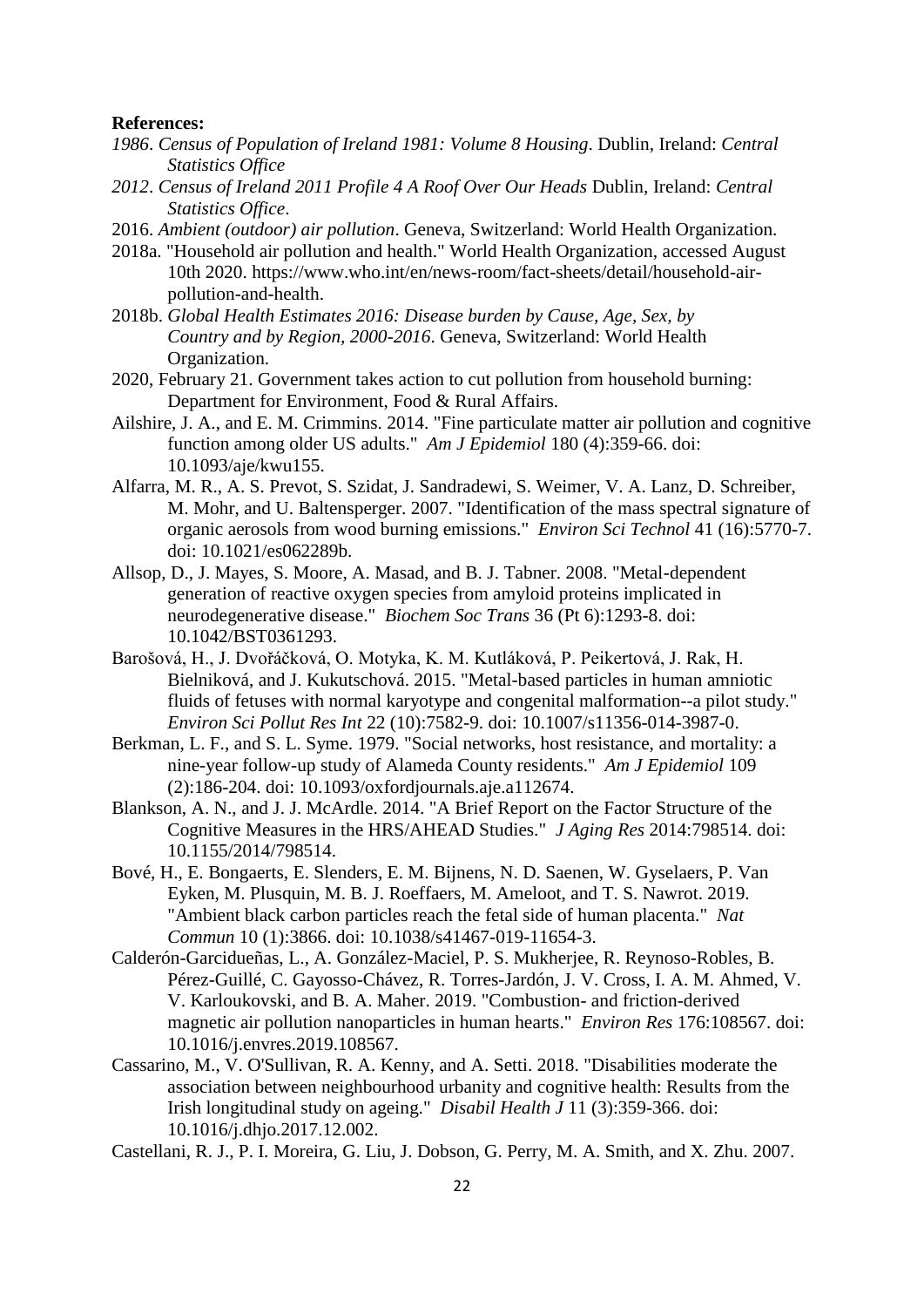"Iron: the Redox-active center of oxidative stress in Alzheimer disease." *Neurochem Res* 32 (10):1640-5. doi: 10.1007/s11064-007-9360-7.

- Castro, A., A. I. Calvo, C. Blanco-Alegre, F. Oduber, C. Alves, E. Coz, F. Amato, X. Querol, and R. Fraile. 2018. "Impact of the wood combustion in an open fireplace on the air quality of a living room: Estimation of the respirable fraction." *Sci Total Environ* 628-629:169-176. doi: 10.1016/j.scitotenv.2018.02.001.
- Chafe, Z. A., M. Brauer, Z. Klimont, R. Van Dingenen, S. Mehta, S. Rao, K. Riahi, F. Dentener, and K. R. Smith. 2014. "Household cooking with solid fuels contributes to ambient PM2.5 air pollution and the burden of disease." *Environ Health Perspect* 122 (12):1314-20. doi: 10.1289/ehp.1206340.
- Chen, H., J. C. Kwong, R. Copes, K. Tu, P. J. Villeneuve, A. van Donkelaar, P. Hystad, R. V. Martin, B. J. Murray, B. Jessiman, A. S. Wilton, A. Kopp, and R. T. Burnett. 2017. "Living near major roads and the incidence of dementia, Parkinson's disease, and multiple sclerosis: a population-based cohort study." *Lancet* 389 (10070):718-726. doi: 10.1016/S0140-6736(16)32399-6.
- Chen, J. C., X. Wang, G. A. Wellenius, M. L. Serre, I. Driscoll, R. Casanova, J. J. McArdle, J. E. Manson, H. C. Chui, and M. A. Espeland. 2015. "Ambient air pollution and neurotoxicity on brain structure: Evidence from women's health initiative memory study." *Ann Neurol* 78 (3):466-76. doi: 10.1002/ana.24460.
- Chen, Yuanzhi, Naresh Shah, Frank E. Huggins, and Gerald P. Huffman. 2006. "Microanalysis of ambient particles from Lexington, KY, by electron microscopy." *Atmospheric Environment* 40 (4):651-663. doi: https://doi.org/10.1016/j.atmosenv.2005.09.036.
- Cheng, H., A. Saffari, C. Sioutas, H. J. Forman, T. E. Morgan, and C. E. Finch. 2016. "Nanoscale Particulate Matter from Urban Traffic Rapidly Induces Oxidative Stress and Inflammation in Olfactory Epithelium with Concomitant Effects on Brain." *Environ Health Perspect* 124 (10):1537-1546. doi: 10.1289/EHP134.
- Coccini, T., F. Caloni, L. J. Ramírez Cando, and U. De Simone. 2017. "Cytotoxicity and proliferative capacity impairment induced on human brain cell cultures after shortand long-term exposure to magnetite nanoparticles." *J Appl Toxicol* 37 (3):361-373. doi: 10.1002/jat.3367.
- Collingwood, J., and J. Dobson. 2006. "Mapping and characterization of iron compounds in Alzheimer's tissue." *J Alzheimers Dis* 10 (2-3):215-22. doi: 10.3233/jad-2006-102- 308.
- Crilley, L. R., F. Lucarelli, W. J. Bloss, R. M. Harrison, D. C. Beddows, G. Calzolai, S. Nava, G. Valli, V. Bernardoni, and R. Vecchi. 2017. "Source apportionment of fine and coarse particles at a roadside and urban background site in London during the 2012 summer ClearfLo campaign." *Environ Pollut* 220 (Pt B):766-778. doi: 10.1016/j.envpol.2016.06.002.
- Dutta, Anindita, and Manas Ranjan Ray. 2014. "Hypertension and respiratory health in biomass smoke-exposed premenopausal Indian women." *Air Quality, Atmosphere & Health* 7 (2):229-238. doi: 10.1007/s11869-013-0228-5.
- Folstein, M. F., S. E. Folstein, and P. R. McHugh. 1975. ""Mini-mental state". A practical method for grading the cognitive state of patients for the clinician." *J Psychiatr Res* 12 (3):189-98. doi: 10.1016/0022-3956(75)90026-6.
- Garcia, G. J., J. D. Schroeter, and J. S. Kimbell. 2015. "Olfactory deposition of inhaled nanoparticles in humans." *Inhal Toxicol* 27 (8):394-403. doi: 10.3109/08958378.2015.1066904.
- Gelencsér, András, Barbara May, David Simpson, Asunción Sánchez-Ochoa, Anne Kasper-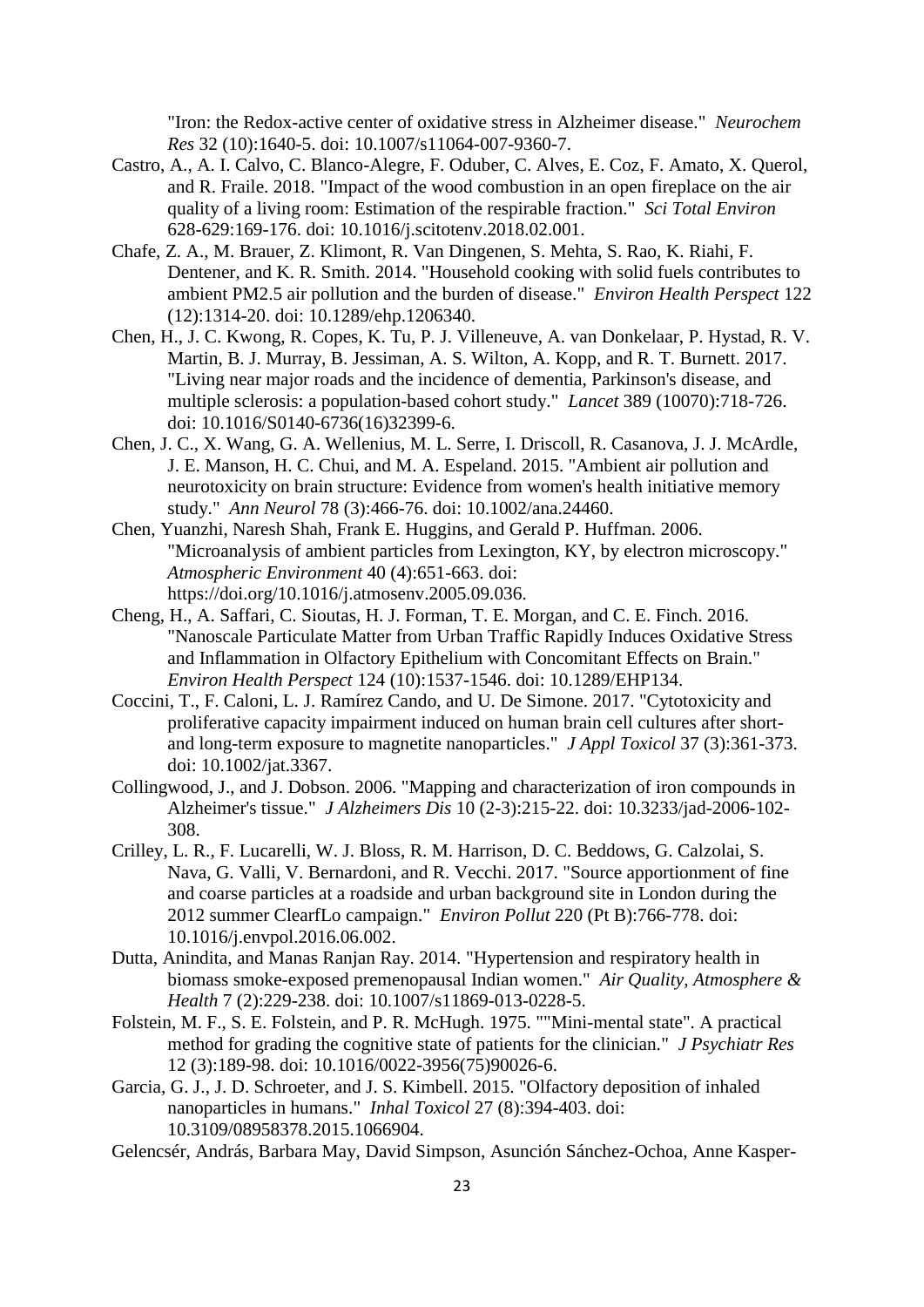Giebl, Hans Puxbaum, Alexandre Caseiro, Casimiro Pio, and Michel Legrand. 2007. "Source apportionment of PM2.5 organic aerosol over Europe: Primary/secondary, natural/anthropogenic, and fossil/biogenic origin." *Journal of Geophysical Research: Atmospheres* 112 (D23). doi: 10.1029/2006JD008094.

- Gilmour, P. S., D. M. Brown, T. G. Lindsay, P. H. Beswick, W. MacNee, and K. Donaldson. 1996. "Adverse health effects of PM10 particles: involvement of iron in generation of hydroxyl radical." *Occup Environ Med* 53 (12):817-22. doi: 10.1136/oem.53.12.817.
- Gonet, Tomasz, Barbara A. Maher, and Jana Kukutschová. 2020a. Source apportionment of magnetite particles in roadside airborne particulate matter.
- Gonet, Tomasz, Barbara A. Maher, and Jana Kukutschová. 2020b. Quantitative evaluation of the magnetic mineralogy of airborne brake wear emissions.
- Gordon, J. K., M. Young, and C. Garcia. 2018. "Why do older adults have difficulty with semantic fluency?" *Neuropsychol Dev Cogn B Aging Neuropsychol Cogn* 25 (6):803- 828. doi: 10.1080/13825585.2017.1374328.
- Halsall, C. J., B. A. Maher, V. V. Karloukovski, P. Shah, and S. J. Watkins. 2008. "A novel approach to investigating indoor/outdoor pollution links: Combined magnetic and PAH measurements." *Atmospheric Environment* 42 (39):8902-8909. doi: https://doi.org/10.1016/j.atmosenv.2008.09.001.
- Hansard, R., B. A. Maher, and R. Kinnersley. 2011. "Biomagnetic monitoring of industryderived particulate pollution." *Environ Pollut* 159 (6):1673-81. doi: 10.1016/j.envpol.2011.02.039.
- Hofman, J., A. Castanheiro, G. Nuyts, S. Joosen, S. Spassov, R. Blust, K. De Wael, S. Lenaerts, and R. Samson. 2020. "Impact of urban street canyon architecture on local atmospheric pollutant levels and magneto-chemical PM." *Sci Total Environ* 712:135534. doi: 10.1016/j.scitotenv.2019.135534.
- Kim, Wonnyon, Seong-Jae Doh, Yong-Hee Park, and Seong-Taek Yun. 2007. "Two-year magnetic monitoring in conjunction with geochemical and electron microscopic data of roadside dust in Seoul, Korea." *Atmospheric Environment* 41 (35):7627-7641. doi: https://doi.org/10.1016/j.atmosenv.2007.05.050.
- Krecl, Patricia, Johan Ström, and Christer Johansson. 2008. "Diurnal variation of atmospheric aerosol during the wood combustion season in Northern Sweden." *Atmospheric Environment* 42 (18):4113-4125. doi: https://doi.org/10.1016/j.atmosenv.2008.01.026.
- Krishnamoorthy, Y., G. Sarveswaran, K. Sivaranjini, M. Sakthivel, M. G. Majella, and S. G. Kumar. 2018. "Association between Indoor Air Pollution and Cognitive Impairment among Adults in Rural Puducherry, South India." *J Neurosci Rural Pract* 9 (4):529- 534. doi: 10.4103/jnrp.jnrp\_123\_18.
- Kumar, Prashant, Liisa Pirjola, Matthias Ketzel, and Roy M. Harrison. 2013. "Nanoparticle emissions from 11 non-vehicle exhaust sources – A review." *Atmospheric Environment* 67:252-277. doi: https://doi.org/10.1016/j.atmosenv.2012.11.011.
- Kumar, Prashant, Alan Robins, Sotiris Vardoulakis, and Rex Britter. 2010. "A review of the characteristics of nanoparticles in the urban atmosphere and the prospects for developing regulatory controls." *Atmospheric Environment* 44 (39):5035-5052. doi: https://doi.org/10.1016/j.atmosenv.2010.08.016.
- Lehndorff, E., and L. Schwark. 2004. "Biomonitoring of air quality in the Cologne Conurbation using pine needles as a passive sampler—Part II: polycyclic aromatic hydrocarbons (PAH)." *Atmospheric Environment* 38 (23):3793-3808. doi: https://doi.org/10.1016/j.atmosenv.2004.03.065.
- Li, X. Y., P. S. Gilmour, K. Donaldson, and W. MacNee. 1996. "Free radical activity and pro-inflammatory effects of particulate air pollution (PM10) in vivo and in vitro."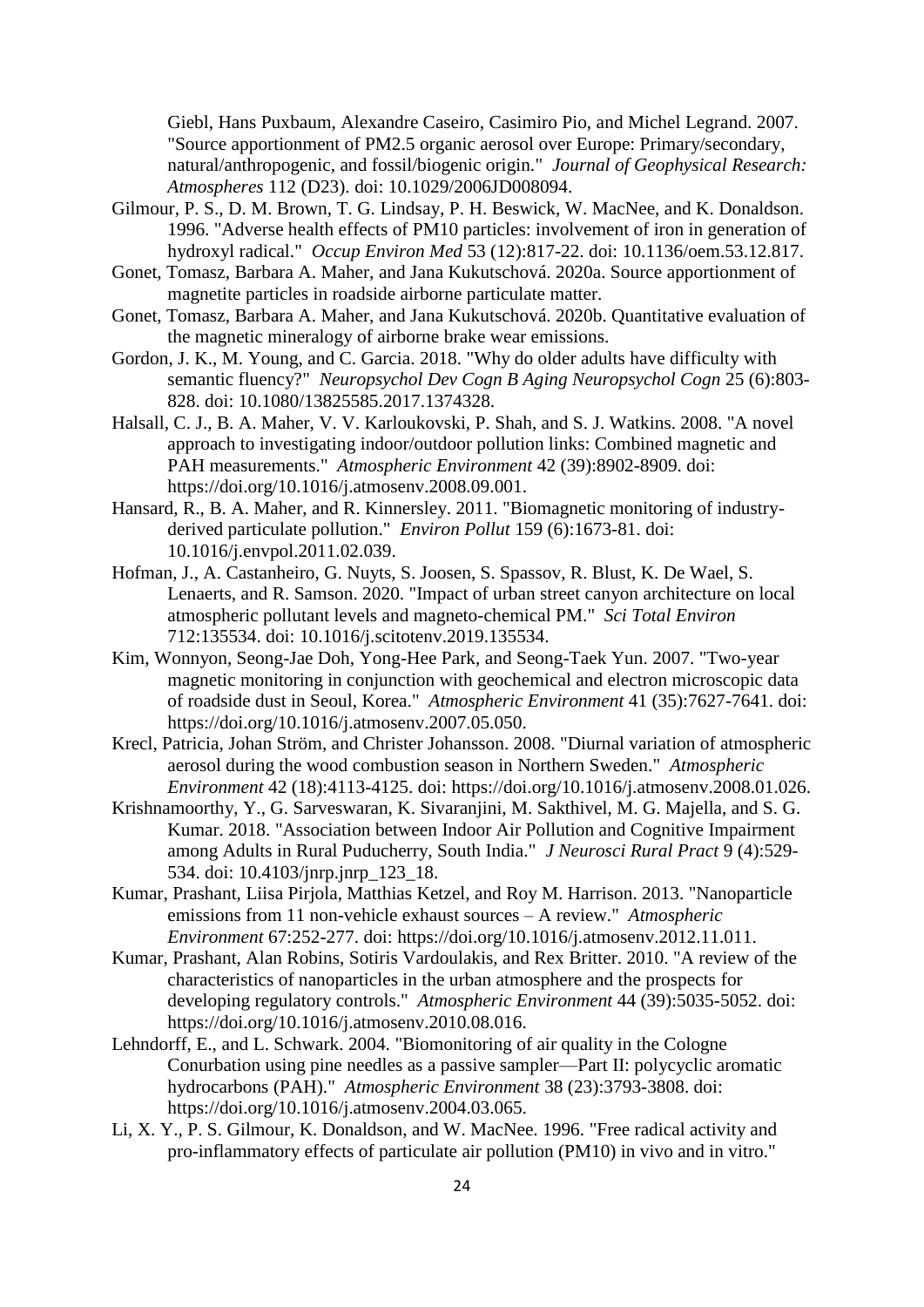*Thorax* 51 (12):1216-22. doi: 10.1136/thx.51.12.1216.

- Maher, B. A. 2019. "Airborne Magnetite- and Iron-Rich Pollution Nanoparticles: Potential Neurotoxicants and Environmental Risk Factors for Neurodegenerative Disease, Including Alzheimer's Disease." *J Alzheimers Dis* 71 (2):361-375. doi: 10.3233/JAD-190204.
- Maher, B. A., I. A. Ahmed, V. Karloukovski, D. A. MacLaren, P. G. Foulds, D. Allsop, D. M. Mann, R. Torres-Jardón, and L. Calderon-Garciduenas. 2016. "Magnetite pollution nanoparticles in the human brain." *Proc Natl Acad Sci U S A* 113 (39):10797-801. doi: 10.1073/pnas.1605941113.
- Maher, Barbara A. 1988. "Magnetic properties of some synthetic sub-micron magnetites." *Geophysical Journal International* 94 (1):83-96. doi: 10.1111/j.1365- 246X.1988.tb03429.x.
- McClean, Richard G., and W. F. Kean. 1993. "Contributions of wood ash magnetism to archaeomagnetic properties of fire pits and hearths." *Earth and Planetary Science Letters* 119 (3):387-394. doi: https://doi.org/10.1016/0012-821X(93)90146-Z.
- Miller, M. R., J. B. Raftis, J. P. Langrish, S. G. McLean, P. Samutrtai, S. P. Connell, S. Wilson, A. T. Vesey, P. H. B. Fokkens, A. J. F. Boere, P. Krystek, C. J. Campbell, P. W. F. Hadoke, K. Donaldson, F. R. Cassee, D. E. Newby, R. Duffin, and N. L. Mills. 2017. "Inhaled Nanoparticles Accumulate at Sites of Vascular Disease." *ACS Nano* 11 (5):4542-4552. doi: 10.1021/acsnano.6b08551.
- Mosca, I., V. O'Sullivan, and R. Wright. 2020. "The educational attainment of the children of stay-at-home mothers: evidence from the Irish Marriage Bar." *Oxford Economic Papers* In press.
- Muxworthy, A. R., E. Schmidbauer, and N. Petersen. 2002. "Magnetic properties and Mössbauer spectra of urban atmospheric particulate matter: a case study from Munich, Germany." *Geophysical Journal International* 150 (2):558-570. doi: 10.1046/j.1365-246X.2002.01725.x.
- Naeher, L. P., M. Brauer, M. Lipsett, J. T. Zelikoff, C. D. Simpson, J. Q. Koenig, and K. R. Smith. 2007. "Woodsmoke health effects: a review." *Inhal Toxicol* 19 (1):67-106. doi: 10.1080/08958370600985875.
- Oberdörster, G., Z. Sharp, V. Atudorei, A. Elder, R. Gelein, W. Kreyling, and C. Cox. 2004. "Translocation of inhaled ultrafine particles to the brain." *Inhal Toxicol* 16 (6-7):437- 45. doi: 10.1080/08958370490439597.
- Oudin, A., D. Segersson, R. Adolfsson, and B. Forsberg. 2018. "Association between air pollution from residential wood burning and dementia incidence in a longitudinal study in Northern Sweden." *PLoS One* 13 (6):e0198283. doi: 10.1371/journal.pone.0198283.
- Painschab, M. S., V. G. Davila-Roman, R. H. Gilman, A. D. Vasquez-Villar, S. L. Pollard, R. A. Wise, J. J. Miranda, W. Checkley, and CRONICAS Cohort Study Group. 2013. "Chronic exposure to biomass fuel is associated with increased carotid artery intimamedia thickness and a higher prevalence of atherosclerotic plaque." *Heart* 99 (14):984-91. doi: 10.1136/heartjnl-2012-303440.
- Palmer, Jason, and Ian Cooper. 2013. *United Kingdom Housing Energy Fact File*. Department of Energy and Climate Change.
- Paul, K. C., M. Haan, E. R. Mayeda, and B. R. Ritz. 2019. "Ambient Air Pollution, Noise, and Late-Life Cognitive Decline and Dementia Risk." *Annu Rev Public Health* 40:203-220. doi: 10.1146/annurev-publhealth-040218-044058.
- Pinkerton, K. E., and J. P. Joad. 2006. "Influence of air pollution on respiratory health during perinatal development." *Clin Exp Pharmacol Physiol* 33 (3):269-72. doi: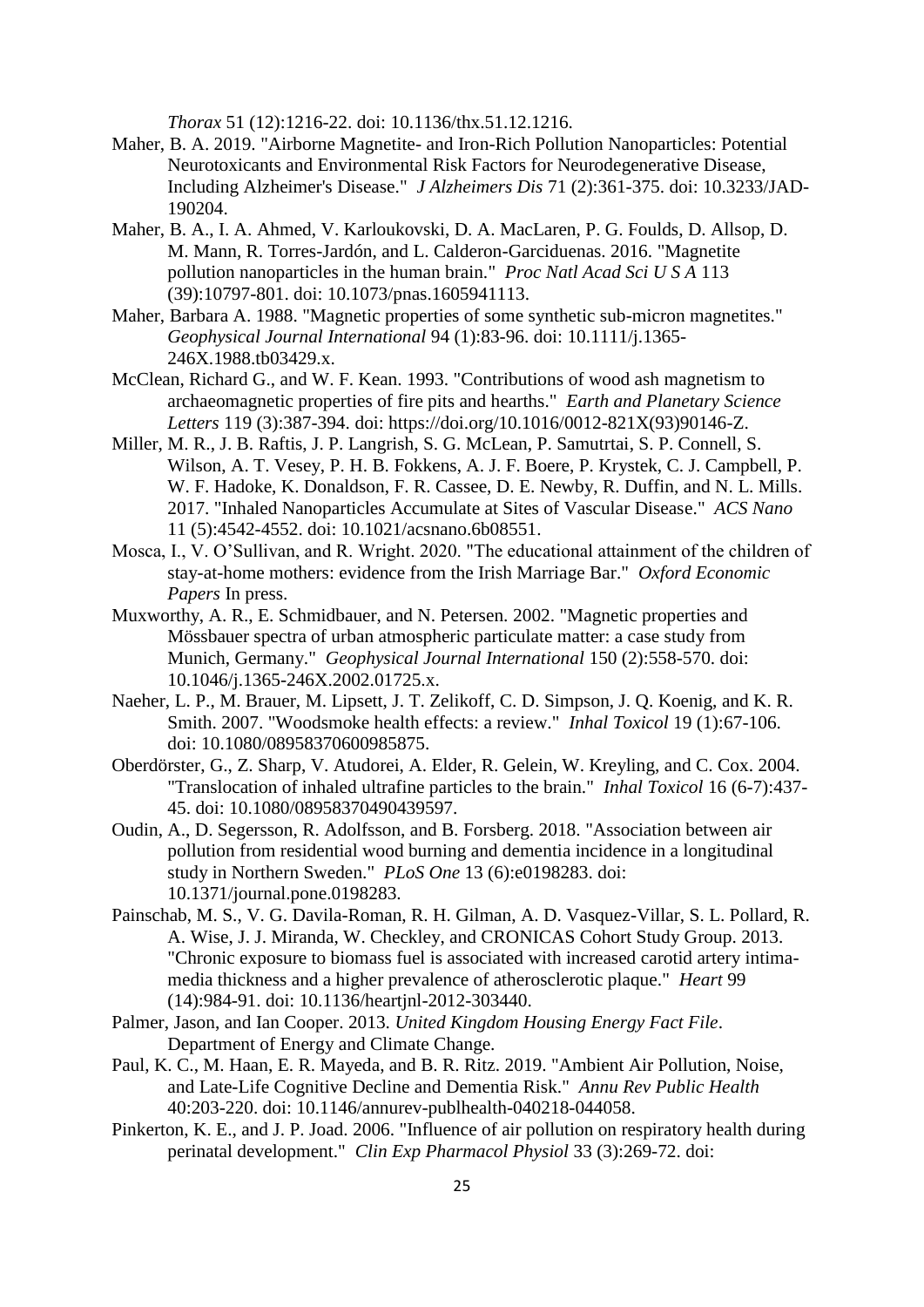10.1111/j.1440-1681.2006.04357.x.

- Plascencia-Villa, Germán, Arturo Ponce, Joanna F. Collingwood, M. Josefina Arellano-Jiménez, Xiongwei Zhu, Jack T. Rogers, Israel Betancourt, Miguel José-Yacamán, and George Perry. 2016. "High-resolution analytical imaging and electron holography of magnetite particles in amyloid cores of Alzheimer's disease." *Scientific Reports* 6 (1):24873. doi: 10.1038/srep24873.
- Qiu, Yun, Feng-An Yang, and Wangyang Lai. 2019. "The impact of indoor air pollution on health outcomes and cognitive abilities: empirical evidence from China." *Population and Environment* 40 (4):388-410. doi: 10.1007/s11111-019-00317-6.
- Quintana, C., S. Bellefqih, J. Y. Laval, J. L. Guerquin-Kern, T. D. Wu, J. Avila, I. Ferrer, R. Arranz, and C. Patiño. 2006. "Study of the localization of iron, ferritin, and hemosiderin in Alzheimer's disease hippocampus by analytical microscopy at the subcellular level." *J Struct Biol* 153 (1):42-54. doi: 10.1016/j.jsb.2005.11.001.
- Reche, C., M. Viana, F. Amato, A. Alastuey, T. Moreno, R. Hillamo, K. Teinilä, K. Saarnio, R. Seco, J. Peñuelas, C. Mohr, A. S. Prévôt, and X. Querol. 2012. "Biomass burning contributions to urban aerosols in a coastal Mediterranean city." *Sci Total Environ* 427-428:175-90. doi: 10.1016/j.scitotenv.2012.04.012.
- Rivera, R. M., M. G. Cosio, H. Ghezzo, M. Salazar, and R. Pérez-Padilla. 2008. "Comparison of lung morphology in COPD secondary to cigarette and biomass smoke." *Int J Tuberc Lung Dis* 12 (8):972-7.
- Saenz, J. L., R. Wong, and J. A. Ailshire. 2018. "Indoor air pollution and cognitive function among older Mexican adults." *J Epidemiol Community Health* 72 (1):21-26. doi: 10.1136/jech-2017-209704.
- Sanderson, P., S. S. Su, I. T. H. Chang, J. M. Delgado Saborit, D. M. Kepaptsoglou, R. J. M. Weber, and Roy M. Harrison. 2016. "Characterisation of iron-rich atmospheric submicrometre particles in the roadside environment." *Atmospheric Environment* 140:167-175. doi: https://doi.org/10.1016/j.atmosenv.2016.05.040.
- Sanderson, Paul, Juana Maria Delgado-Saborit, and Roy M. Harrison. 2014. "A review of chemical and physical characterisation of atmospheric metallic nanoparticles." *Atmospheric Environment* 94:353-365. doi: https://doi.org/10.1016/j.atmosenv.2014.05.023.
- Sandradewi, J., A.S.H. Prévôt, M.R. Alfarra, S. Szidat, M.N. Wehrli, M. Ruff, S. Weimer, V.A. Lanz, E. Weingartner, N. Perron, A Caseiro, A Kasper-Giebl, H Puxbaum, L. Wacker, and U. Baltensperger. 2008. "Comparison of several wood smoke markers and source apportionment methods for wood burning particulate mass." *Atmospheric Chemistry and Physics Discussions* 8:8091-8118.
- Shuster-Meiseles, T., M. M. Shafer, J. Heo, M. Pardo, D. S. Antkiewicz, J. J. Schauer, A. Rudich, and Y. Rudich. 2016. "ROS-generating/ARE-activating capacity of metals in roadway particulate matter deposited in urban environment." *Environ Res* 146:252- 62. doi: 10.1016/j.envres.2016.01.009.
- Smith, M. A., P. L. Harris, L. M. Sayre, and G. Perry. 1997. "Iron accumulation in Alzheimer disease is a source of redox-generated free radicals." *Proc Natl Acad Sci U S A* 94 (18):9866-8. doi: 10.1073/pnas.94.18.9866.
- Spassov, S., R. Egli, F. Heller, D. K. Nourgaliev, and J. Hannam. 2004. "Magnetic quantification of urban pollution sources in atmospheric particulate matter." *Geophysical Journal International* 159 (2):555-564. doi: 10.1111/j.1365- 246X.2004.02438.x.
- Squizzato, Stefania, Mauro Masiol, Chiara Agostini, Flavia Visin, Gianni Formenton, Roy M. Harrison, and Giancarlo Rampazzo. 2016. "Factors, origin and sources affecting PM1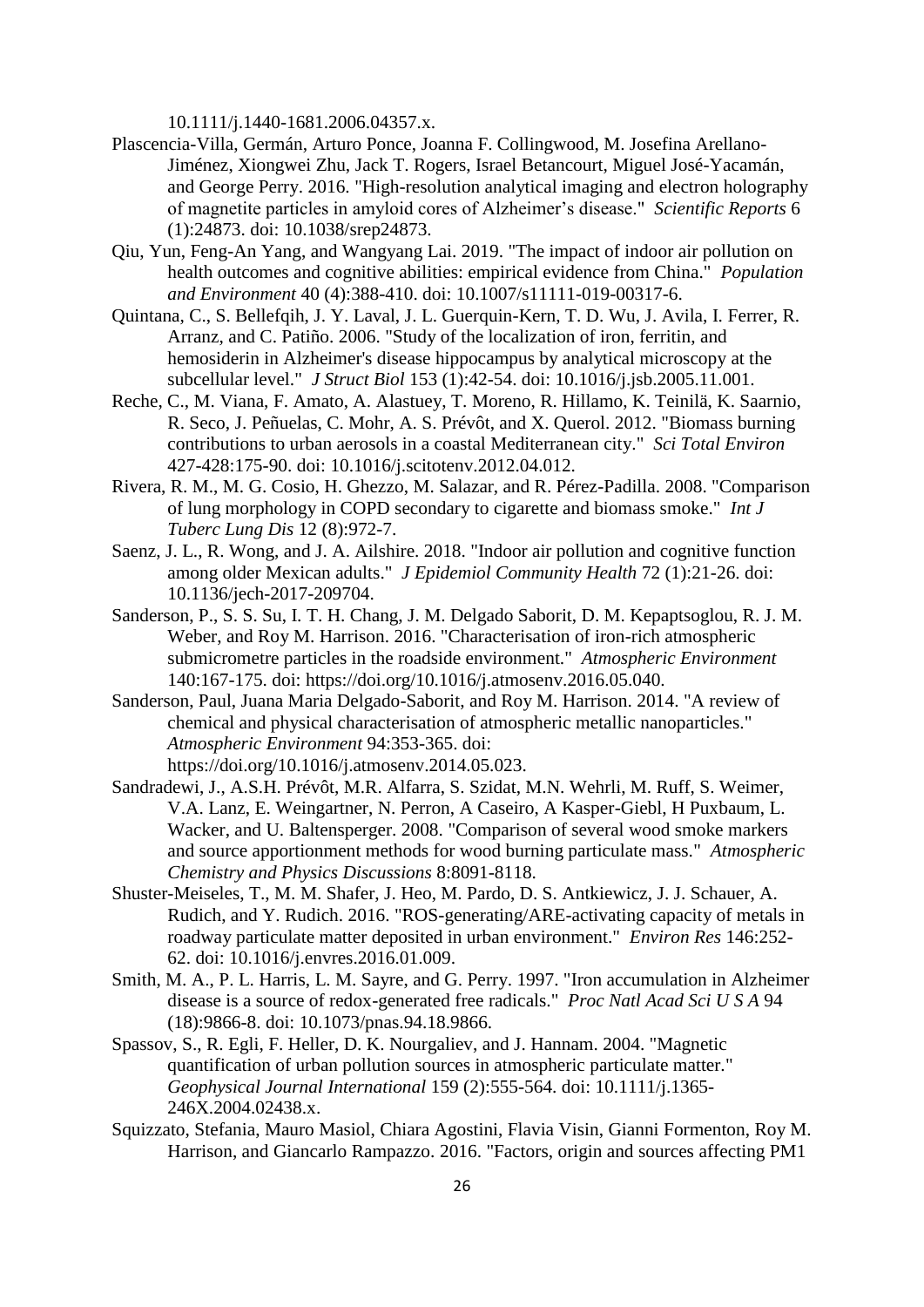concentrations and composition at an urban background site." *Atmospheric Research* 180:262-273. doi: https://doi.org/10.1016/j.atmosres.2016.06.002.

- Suglia, S. F., A. Gryparis, R. O. Wright, J. Schwartz, and R. J. Wright. 2008. "Association of black carbon with cognition among children in a prospective birth cohort study." *Am J Epidemiol* 167 (3):280-6. doi: 10.1093/aje/kwm308.
- Sunyer, J., M. Esnaola, M. Alvarez-Pedrerol, J. Forns, I. Rivas, M. López-Vicente, E. Suades-González, M. Foraster, R. Garcia-Esteban, X. Basagaña, M. Viana, M. Cirach, T. Moreno, A. Alastuey, N. Sebastian-Galles, M. Nieuwenhuijsen, and X. Querol. 2015. "Association between traffic-related air pollution in schools and cognitive development in primary school children: a prospective cohort study." *PLoS Med* 12 (3):e1001792. doi: 10.1371/journal.pmed.1001792.
- Szidat, Sönke, André S. H. Prévôt, Jisca Sandradewi, M. Rami Alfarra, Hans-Arno Synal, Lukas Wacker, and Urs Baltensperger. 2007. "Dominant impact of residential wood burning on particulate matter in Alpine valleys during winter." *Geophysical Research Letters* 34 (5). doi: 10.1029/2006GL028325.
- Tabner, B. J., J. Mayes, and D. Allsop. 2010. "Hypothesis: soluble aβ oligomers in association with redox-active metal ions are the optimal generators of reactive oxygen species in Alzheimer's disease." *Int J Alzheimers Dis* 2011:546380. doi: 10.4061/2011/546380.
- Thorpe, A., and R. M. Harrison. 2008. "Sources and properties of non-exhaust particulate matter from road traffic: a review." *Sci Total Environ* 400 (1-3):270-82. doi: 10.1016/j.scitotenv.2008.06.007.
- Whelan, B. J., and G. M. Savva. 2013. "Design and methodology of the Irish Longitudinal Study on Ageing." *J Am Geriatr Soc* 61 Suppl 2:S265-8. doi: 10.1111/jgs.12199.
- Wimo, A., M. Guerchet, G. C. Ali, Y. T. Wu, A. M. Prina, B. Winblad, L. Jönsson, Z. Liu, and M. Prince. 2017. "The worldwide costs of dementia 2015 and comparisons with 2010." *Alzheimers Dement* 13 (1):1-7. doi: 10.1016/j.jalz.2016.07.150.
- Yang, Yi, Marina Vance, Feiyun Tou, Andrea Tiwari, Min Liu, and Michael F. Hochella. 2016. "Nanoparticles in road dust from impervious urban surfaces: distribution, identification, and environmental implications." *Environmental Science: Nano* 3 (3):534-544. doi: 10.1039/C6EN00056H.
- Younan, D., C. Tuvblad, M. Franklin, F. Lurmann, L. Li, J. Wu, K. Berhane, L. A. Baker, and J. C. Chen. 2018. "Longitudinal Analysis of Particulate Air Pollutants and Adolescent Delinquent Behavior in Southern California." *J Abnorm Child Psychol* 46 (6):1283-1293. doi: 10.1007/s10802-017-0367-5.
- Yuchi, W., H. Sbihi, H. Davies, L. Tamburic, and M. Brauer. 2020. "Road proximity, air pollution, noise, green space and neurologic disease incidence: a population-based cohort study." *Environ Health* 19 (1):8. doi: 10.1186/s12940-020-0565-4.
- Zhang, Junfeng, and R. Smith Kirk. 2007. "Household Air Pollution from Coal and Biomass Fuels in China: Measurements, Health Impacts, and Interventions." *Environmental Health Perspectives* 115 (6):848-855. doi: 10.1289/ehp.9479.
- Zhang, Y., P. Demokritou, D. K. Ryan, and D. Bello. 2019. "Comprehensive Assessment of Short-Lived ROS and H." *Environ Sci Technol* 53 (13):7574-7583. doi: 10.1021/acs.est.8b05677.
- Zhou, Ying, and Jonathan I. Levy. 2008. "The impact of urban street canyons on population exposure to traffic-related primary pollutants." *Atmospheric Environment* 42 (13):3087-3098. doi: https://doi.org/10.1016/j.atmosenv.2007.12.037.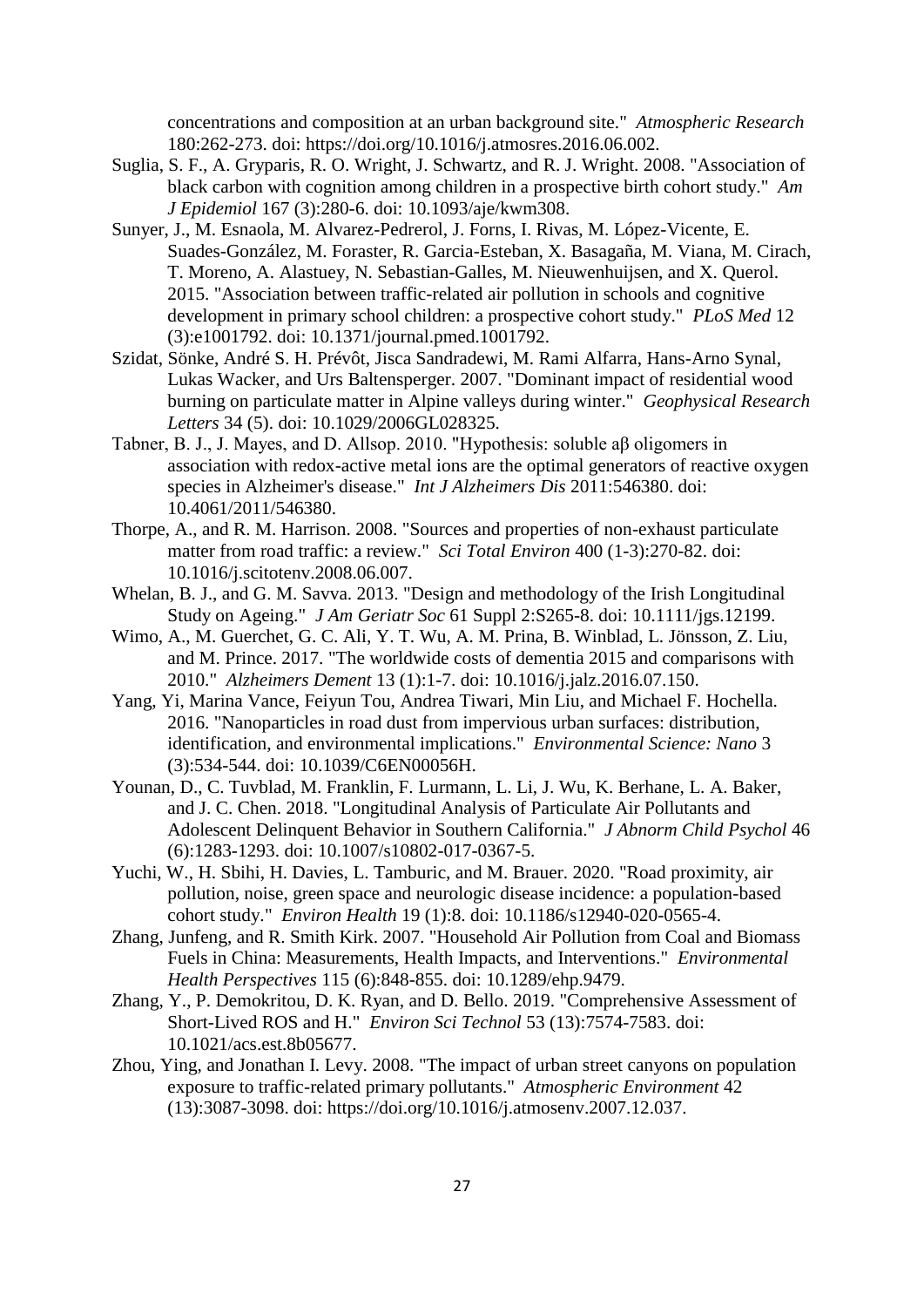| <b>Parameter</b>                  |                                                                |             | PM <sub>2.5</sub> |                  |                | $PM_{10-2.5}$   |                  |  |
|-----------------------------------|----------------------------------------------------------------|-------------|-------------------|------------------|----------------|-----------------|------------------|--|
|                                   |                                                                | <b>Peat</b> | <b>Wood</b>       | Coal             | <b>Peat</b>    | <b>Wood</b>     | <b>Coal</b>      |  |
| PM mass                           | [ $\mu$ g/m <sup>3</sup> ]                                     | 60          | 17                | 30               | 8              | 10              | 20               |  |
|                                   | $[\mu g/h]$                                                    | 42.5        | 21.8              | 27.7             | 9.5            | 13.2            | 18.2             |  |
| <b>SIRM</b>                       | per mass<br>$[10^{-3}]$<br>Am <sup>2</sup> /kg]                | 3.79        | 7.78              | 8.92             | 3.83           | 6.21            | 19.10            |  |
|                                   | per time<br>$[10^{-10} \text{ Am}^2/\text{h}]$                 | 0.16        | 0.21              | 2.47             | 0.22           | 0.71            | 3.48             |  |
|                                   | per volume<br>$[10^{-5}]$<br>Am <sup>2</sup> /m <sup>3</sup> ] | 1.1         | 2.7               | 44.0             | 11.2           | 20.4            | 94.1             |  |
| <b>Magnetite</b><br>concentration | per mass<br>[mg/kg]                                            | $50 - 60$   | $100 -$<br>130    | $1200 -$<br>1500 | $500 -$<br>630 | $430 -$<br>1020 | $2500 -$<br>3100 |  |
|                                   | per time<br>[ng/h]                                             | $2.1 - 2.6$ | $2.7 -$<br>3.4    | $32.1 -$<br>40.4 | $2.8 -$<br>3.5 | $7.1 -$<br>14.2 | $45.3 -$<br>56.9 |  |
|                                   | per volume<br>$\lceil ng/m^3 \rceil$                           | $3.0 - 3.7$ | $2.2 -$<br>2.8    | $34.5 -$<br>43.4 | $4.0 -$<br>5.0 | $5.9 -$<br>9.6  | $48.6 -$<br>61.1 |  |

Table 1: Mass, Magnetic Remanence (SIRM) and Magnetite Concentration in PM Emitted from Open Fires Burning Peat, Wood, and Coal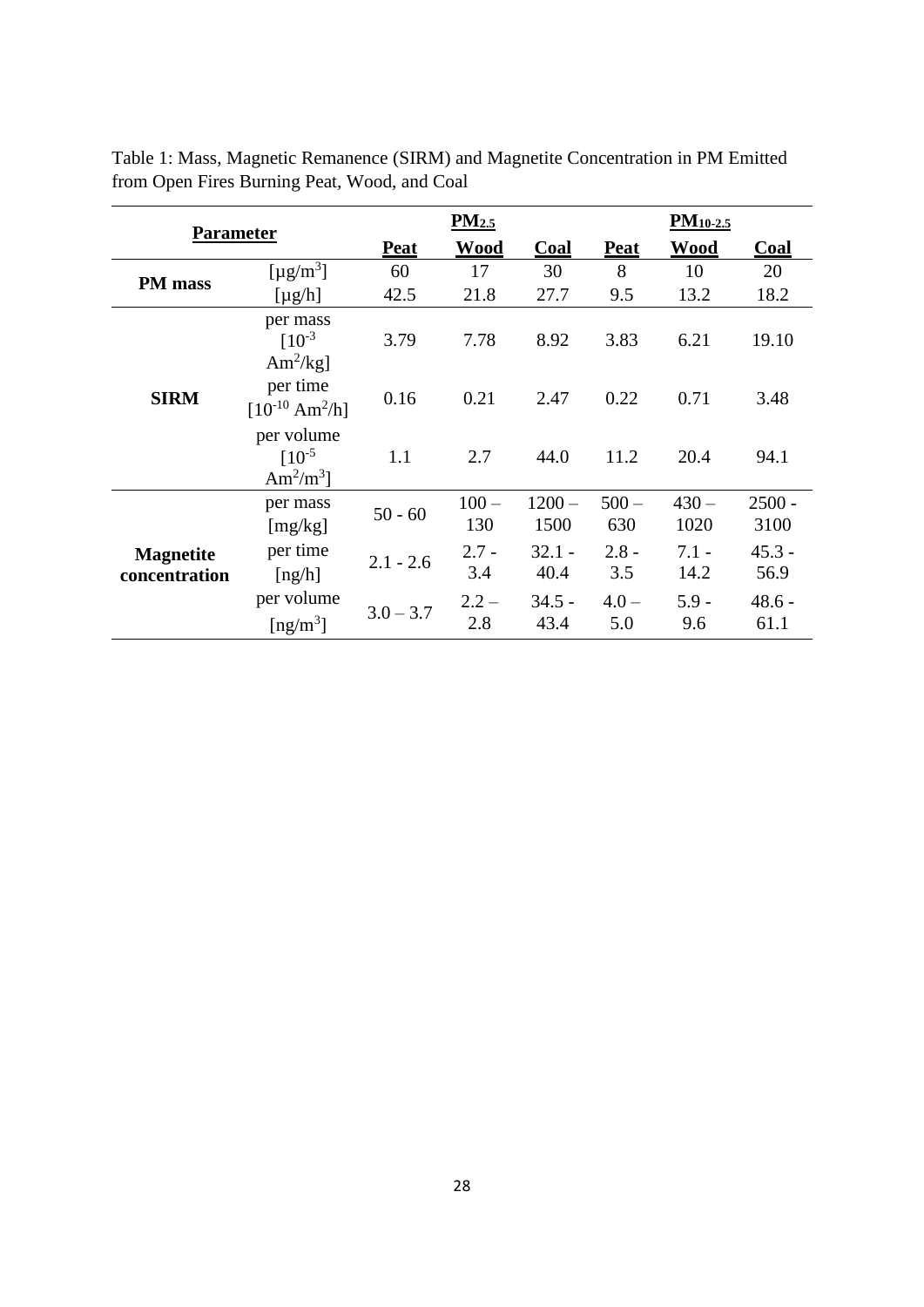| <b>Parameter</b>      |                                         | Scenario A            | Scenario B (indoors, open fires) |                  |                   |  |
|-----------------------|-----------------------------------------|-----------------------|----------------------------------|------------------|-------------------|--|
|                       |                                         | (outdoors, commuting) | <b>Peat</b>                      | Wood             | Coal              |  |
| <b>Breathing rate</b> | $\left[\text{m}^3/\text{h}\right]$      | 0.54                  | 0.54                             | 0.54             | 0.54              |  |
| <b>Exposure time</b>  | [h/day]<br>[days/week]<br>[months/year] | 12                    | 4.5<br>6                         | 4.5<br>6         | 4.5<br>6          |  |
| Magnetite dose*       | [#/year]                                | $18.7 \cdot 10^8$     | $1.6 \cdot 10^8$                 | $2.1 \cdot 10^8$ | $19.2 \cdot 10^8$ |  |
| $PM_{2.5}$ dose*      | [mg/year]                               | 3.5                   | 26.5                             | 7.5              | 13.3              |  |

Table 2: Exposure Parameters and Doses for Commuting (Scenario A) and Indoor Use of Open Fires (Scenario B)

*\*Scenario A* – outdoors, roadside, based on 1 hour of commuting per day: particle diameter of 20 nm; olfactory deposition rate of 0.1% (Garcia et al. 2015); breathing rate of 0.54 m<sup>3</sup>/h (Zhou & Levy, 2008); 1 h/day of exposure, 5 days/week, 12 months/year;  $PM_{10}$  level of 50  $\mu$ g/m<sup>3</sup> and PM<sub>2.5</sub> level of 25  $\mu$ g/m<sup>3</sup>; magnetite roadside concentration of 0.20 – 0.95 wt.% (Hansard et al. 2011; Gonet et al. 2020a); and *Scenario B* – indoors, fireside: particle diameter of 20 nm; olfactory deposition rate of 0.1% (Garcia et al. 2015); breathing rate of  $0.54 \text{ m}^3/\text{h}$  (Zhou & Levy 2008); 4.5 h/day of exposure, 7 days/week, 6 months/year; magnetite concentrations from Table 1.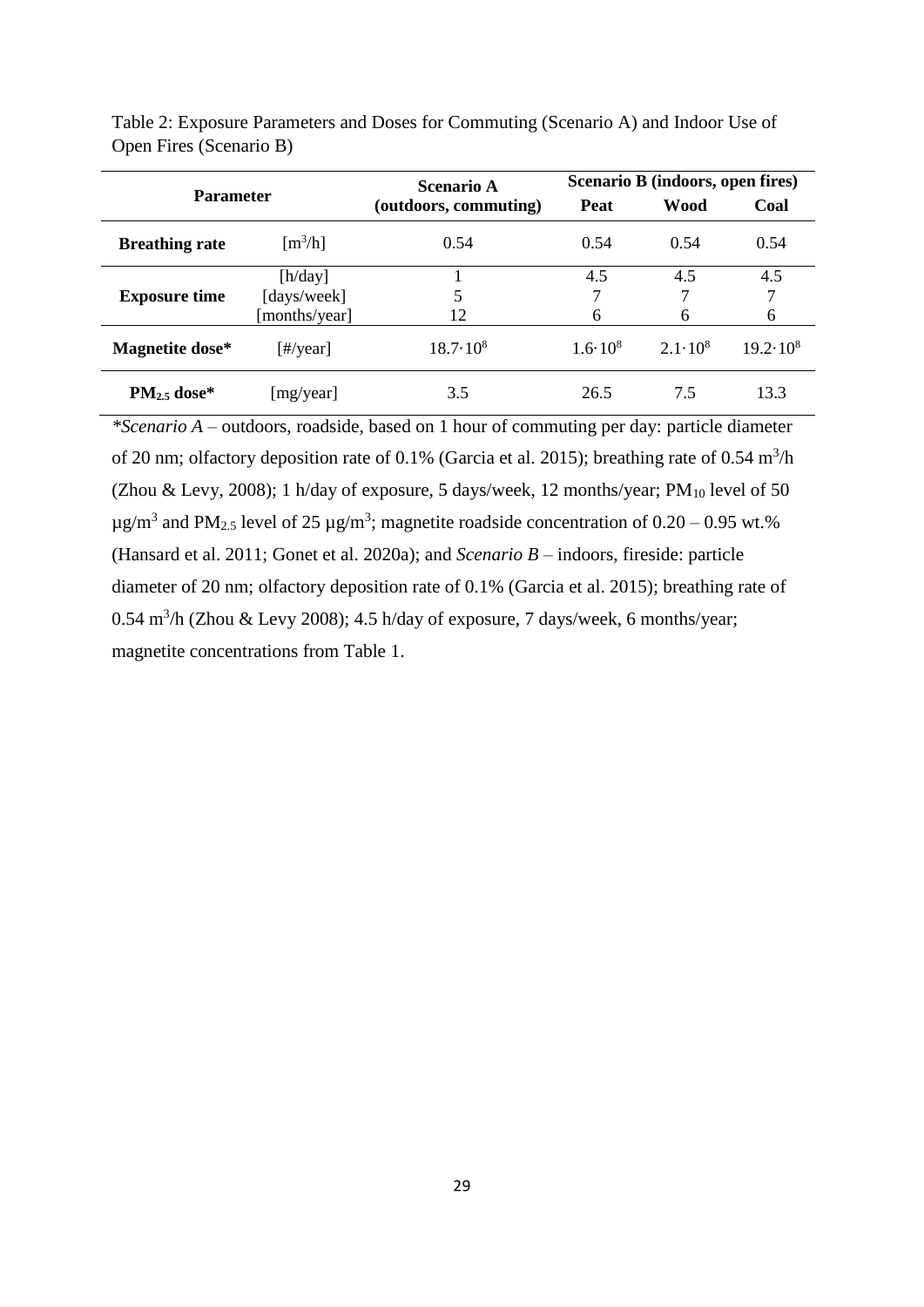|                                             | Uses<br>Open Fire<br>$(9.84\%)$ | Does Not Use<br>Open Fire<br>(90.16%) | p-value of<br>Difference |
|---------------------------------------------|---------------------------------|---------------------------------------|--------------------------|
| <b>Cognitive Outcomes:</b>                  |                                 |                                       |                          |
| <b>Immediate Recall</b>                     | 13.061                          | 13.911                                | < 0.001                  |
| <b>Delayed Recall</b>                       | 5.625                           | 6.171                                 | < 0.001                  |
| <b>Animal Naming</b>                        | 18.118                          | 19.636                                | < 0.001                  |
| <b>MMSE</b>                                 | 1.775                           | 1.282                                 | < 0.001                  |
| <b>Control Variables:</b>                   |                                 |                                       |                          |
| Age                                         | 64.891                          | 64.364                                | 0.205                    |
| Female                                      | 0.554                           | 0.564                                 | 0.632                    |
| Resides in Dublin                           | 0.063                           | 0.265                                 | < 0.001                  |
| Resides in Urban Area (Non-Dublin)          | 0.338                           | 0.278                                 | 0.002                    |
| Resides in Rural Area                       | 0.598                           | 0.457                                 | < 0.001                  |
| <b>Highest Education Level: Primary</b>     | 0.385                           | 0.237                                 | < 0.001                  |
| <b>Highest Education Level: Secondary</b>   | 0.413                           | 0.405                                 | 0.734                    |
| <b>Highest Education Level: University</b>  | 0.202                           | 0.358                                 | < 0.001                  |
| Income Quintile: First                      | 0.212                           | 0.196                                 | 0.364                    |
| Income Quintile: Second                     | 0.267                           | 0.175                                 | < 0.001                  |
| Income Quintile: Third                      | 0.224                           | 0.199                                 | 0.151                    |
| Income Quintile: Fourth                     | 0.191                           | 0.22                                  | 0.117                    |
| Income Quintile: Fifth                      | 0.106                           | 0.211                                 | < 0.001                  |
| Social Class: Professional                  | 0.019                           | 0.049                                 | 0.001                    |
| Social Class: Managerial & Technical        | 0.159                           | 0.264                                 | < 0.001                  |
| Social Class: Non-Manual                    | 0.277                           | 0.289                                 | 0.555                    |
| Social Class: Skilled Manual                | 0.212                           | 0.15                                  | < 0.001                  |
| Social Class: Semi-skilled Manual           | 0.197                           | 0.146                                 | 0.001                    |
| Social Class: Unskilled                     | 0.044                           | 0.037                                 | 0.388                    |
| Social Class: Never worked                  | 0.056                           | 0.033                                 | 0.003                    |
| Social Class: Unknown                       | 0.036                           | 0.032                                 | 0.586                    |
| Eligible for free/subsidized medical care   | 0.652                           | 0.465                                 | < 0.001                  |
| Childhood SES: Well-Off                     | 0.089                           | 0.115                                 | 0.064                    |
| Childhood SES: Average                      | 0.666                           | 0.687                                 | 0.282                    |
| Childhood SES: Poor                         | 0.245                           | 0.198                                 | 0.007                    |
| <b>Smoker: Never</b>                        | 0.376                           | 0.463                                 | < 0.001                  |
| <b>Smoker: Past</b>                         | 0.409                           | 0.403                                 | 0.809                    |
| Smoker: Current                             | 0.215                           | 0.134                                 | < 0.001                  |
| Social Connectedness: Most Isolated         | 0.109                           | 0.066                                 | < 0.001                  |
| Social Connectedness: Moderately Isolated   | 0.287                           | 0.255                                 | 0.089                    |
| Social Connectedness: Moderately Integrated | 0.377                           | 0.401                                 | 0.274                    |
| Social Connectedness: Most Integrated       | 0.227                           | 0.279                                 | 0.009                    |

Table 3: Summary Statistics by Open Fire Usage

n=6977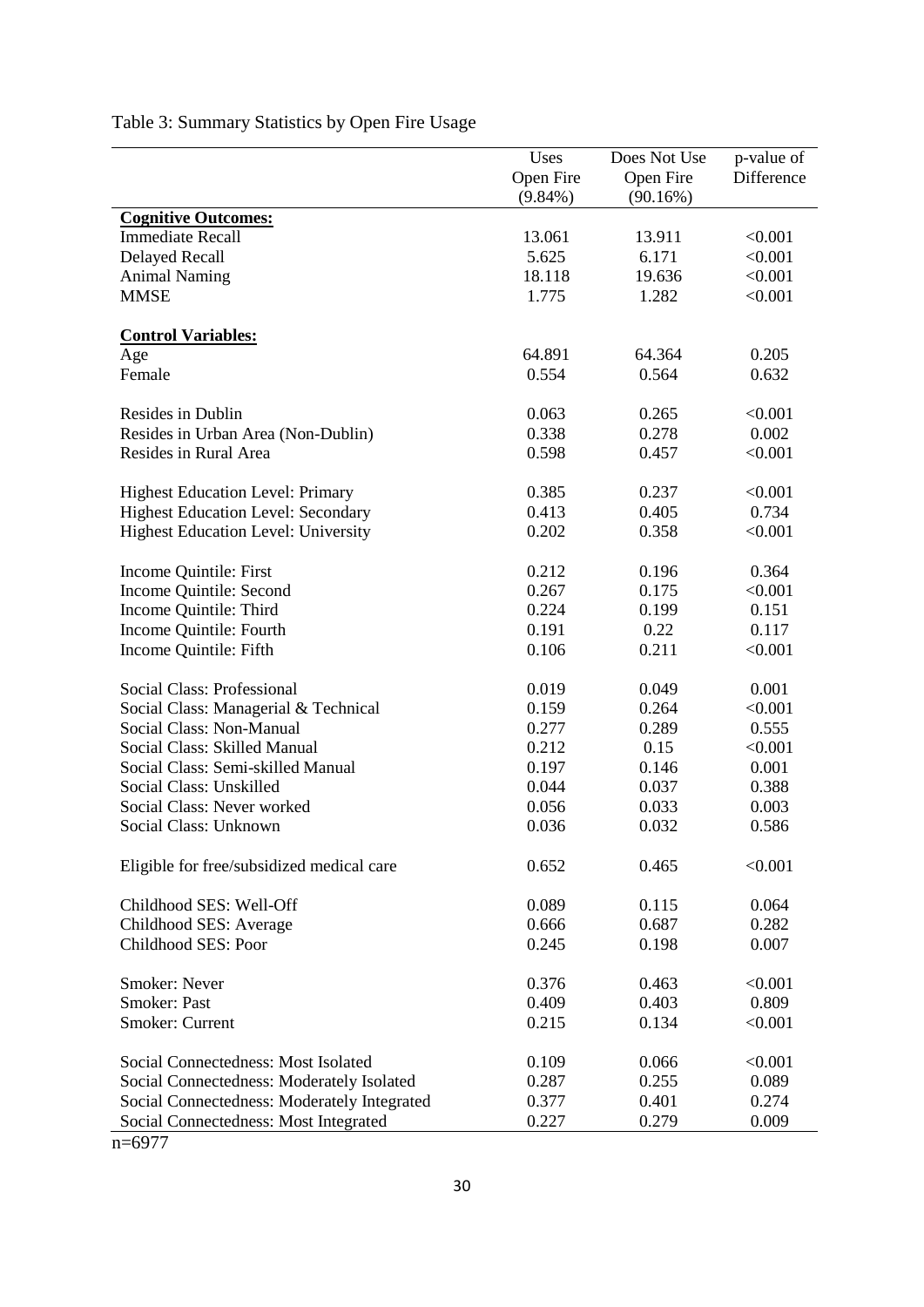| raolo 1. Estimatou i issociation with cognitive i anetion |             |             |             |             |
|-----------------------------------------------------------|-------------|-------------|-------------|-------------|
|                                                           | (1)         | (2)         | (3)         | (4)         |
|                                                           | Immediate   | Delayed     | Animal      |             |
| Covariates                                                | Recall      | Recall      | Naming      | <b>MMSE</b> |
| <b>Uses Open Fire</b>                                     | $-0.305**$  | $-0.162$    | $-0.356$    | $0.091*$    |
|                                                           | (0.134)     | (0.124)     | (0.266)     | (0.055)     |
| Age                                                       | $-0.117***$ | $-0.090***$ | $-0.142***$ | $0.029***$  |
|                                                           | (0.006)     | (0.005)     | (0.010)     | (0.003)     |
| Female                                                    | $0.802***$  | $0.687***$  | $-0.630***$ | $-0.180***$ |
|                                                           | (0.086)     | (0.069)     | (0.161)     | (0.041)     |
| Resides in Urban Area (Non-Dublin)                        | $-0.217*$   | $-0.180$    | $-0.893***$ | 0.041       |
|                                                           | (0.131)     | (0.118)     | (0.271)     | (0.057)     |
| Resides in Rural Area                                     | $-0.497***$ | $-0.397***$ | $-1.029***$ | $0.103*$    |
|                                                           | (0.120)     | (0.101)     | (0.264)     | (0.057)     |
| <b>Highest Education Level: Secondary</b>                 | $0.830***$  | $0.515***$  | $1.039***$  | $-0.361***$ |
|                                                           | (0.114)     | (0.092)     | (0.209)     | (0.048)     |
| <b>Highest Education Level: University</b>                | $1.295***$  | $0.954***$  | $2.563***$  | $-0.590***$ |
|                                                           | (0.135)     | (0.113)     | (0.276)     | (0.060)     |
| Income Quintile: Second                                   | $0.417***$  | 0.140       | 0.065       | $-0.128**$  |
|                                                           | (0.155)     | (0.125)     | (0.273)     | (0.061)     |
| Income Quintile: Third                                    | $0.653***$  | $0.305**$   | 0.151       | $-0.218***$ |
|                                                           | (0.140)     | (0.119)     | (0.261)     | (0.060)     |
| Income Quintile: Fourth                                   | $0.545***$  | $0.311***$  | 0.161       | $-0.254***$ |
|                                                           | (0.143)     | (0.112)     | (0.276)     | (0.060)     |
| Income Quintile: Fifth                                    | $0.507***$  | $0.222*$    | $0.551*$    | $-0.326***$ |
|                                                           | (0.143)     | (0.119)     | (0.289)     | (0.071)     |
| Social Class: Managerial & Technical                      | 0.022       | 0.007       | $-0.794*$   | $-0.036$    |
|                                                           | (0.199)     | (0.161)     | (0.436)     | (0.116)     |
| Social Class: Non-Manual                                  | $-0.379*$   | $-0.207$    | $-1.265***$ | 0.015       |
|                                                           | (0.211)     | (0.168)     | (0.430)     | (0.115)     |
| Social Class: Skilled Manual                              | $-0.641***$ | $-0.383**$  | $-1.853***$ | $0.275**$   |
|                                                           | (0.222)     | (0.175)     | (0.456)     | (0.121)     |
| Social Class: Semi-skilled Manual                         | $-0.722***$ | $-0.382**$  | $-1.984***$ | $0.232*$    |
|                                                           | (0.230)     | (0.187)     | (0.459)     | (0.122)     |
| Social Class: Unskilled                                   | $-1.092***$ | $-0.792***$ | $-2.704***$ | $0.377***$  |
|                                                           | (0.302)     | (0.245)     | (0.561)     | (0.139)     |
| Social Class: Never worked                                | $-0.995***$ | $-0.845***$ | $-2.135***$ | $0.474***$  |
|                                                           | (0.316)     | (0.259)     | (0.585)     | (0.151)     |
| Social Class: Unknown                                     | $-0.415$    | $-0.300$    | $-1.495***$ | 0.221       |
|                                                           | (0.288)     | (0.240)     | (0.575)     | (0.147)     |
| Eligible for free/subsidized medical care                 | $-0.377***$ | $-0.163*$   | $-0.314$    | $0.177***$  |
|                                                           | (0.103)     | (0.088)     | (0.205)     | (0.051)     |
| Childhood SES: Average                                    | $-0.227*$   | $-0.322***$ | $-0.214$    | 0.076       |
|                                                           | (0.124)     | (0.114)     | (0.270)     | (0.064)     |
| Childhood SES: Poor                                       | $-0.334**$  | $-0.324**$  | $-0.365$    | 0.077       |
|                                                           | (0.156)     | (0.135)     | (0.311)     | (0.075)     |
| Smoker: Past                                              | 0.091       | 0.039       | 0.244       | $-0.084**$  |
|                                                           | (0.085)     | (0.072)     | (0.176)     | (0.040)     |
| Smoker: Current                                           | $-0.411***$ | $-0.110$    | $-0.164$    | 0.047       |
|                                                           |             |             |             |             |

Table 4: Estimated Association with Cognitive Function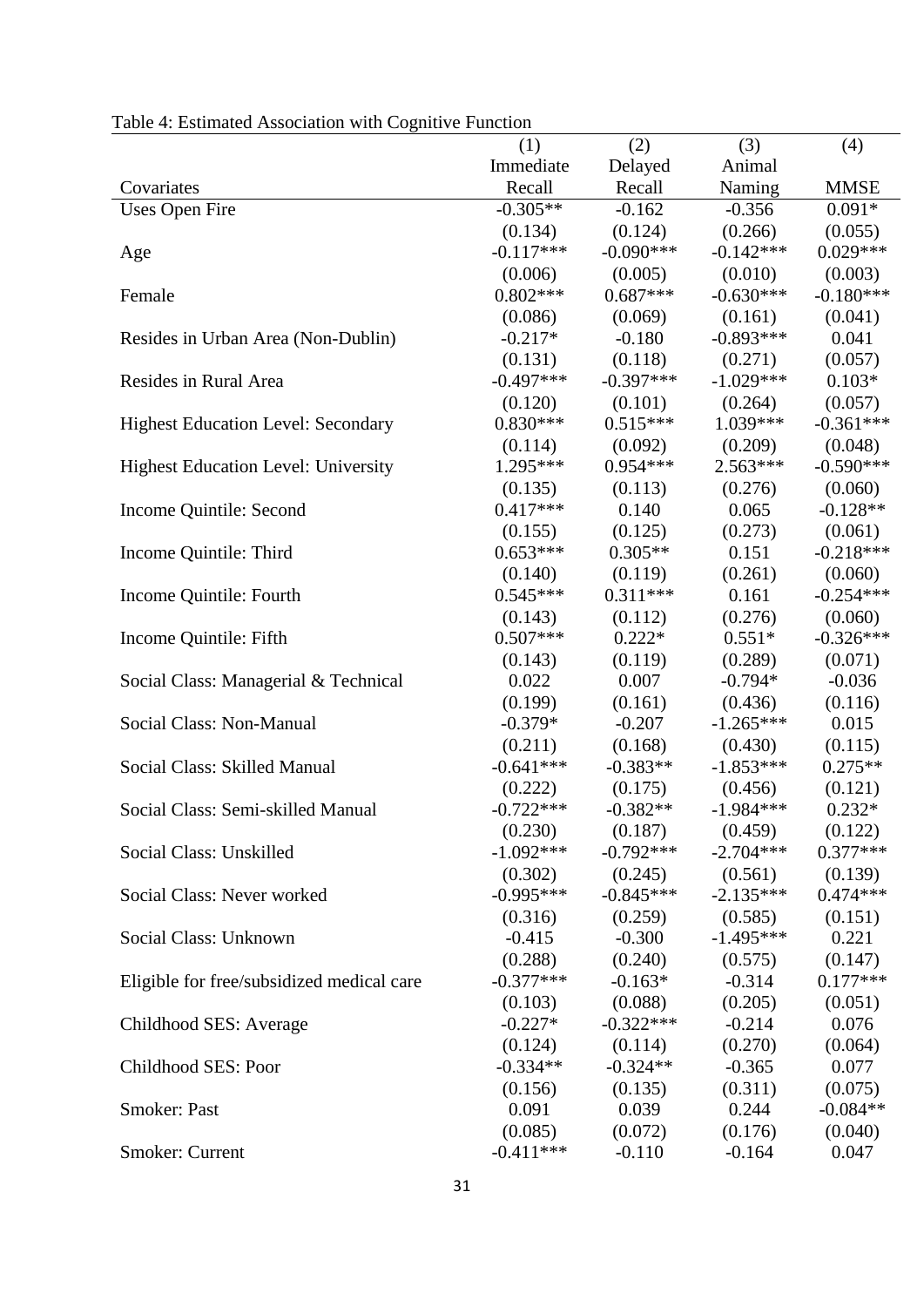|                                             | (0.125)    | (0.106)   | (0.254)   | (0.053)     |
|---------------------------------------------|------------|-----------|-----------|-------------|
| Social Connectedness: Moderately Isolated   | 0.176      | 0.101     | $0.717**$ | $-0.070$    |
|                                             | (0.207)    | (0.162)   | (0.328)   | (0.073)     |
| Social Connectedness: Moderately Integrated | $0.570***$ | $0.324**$ | $0.829**$ | $-0.199***$ |
|                                             | (0.196)    | (0.159)   | (0.324)   | (0.075)     |
| Social Connectedness: Most Integrated       | $0.644***$ | $0.407**$ | $0.766**$ | $-0.245***$ |
|                                             | (0.205)    | (0.166)   | (0.343)   | (0.082)     |

 $n=6977$ 

Sample weighted according to Whelan & Savva (2013).

Standard errors, clustered at household-level, in parenthesis.

Columns (1), (2) & (3) are OLS coefficients. (4) are coefficients from negative binomial model.

\*\*\*, \*\*, & \* indicates statistical significance at the 1%, 5% and 10% level.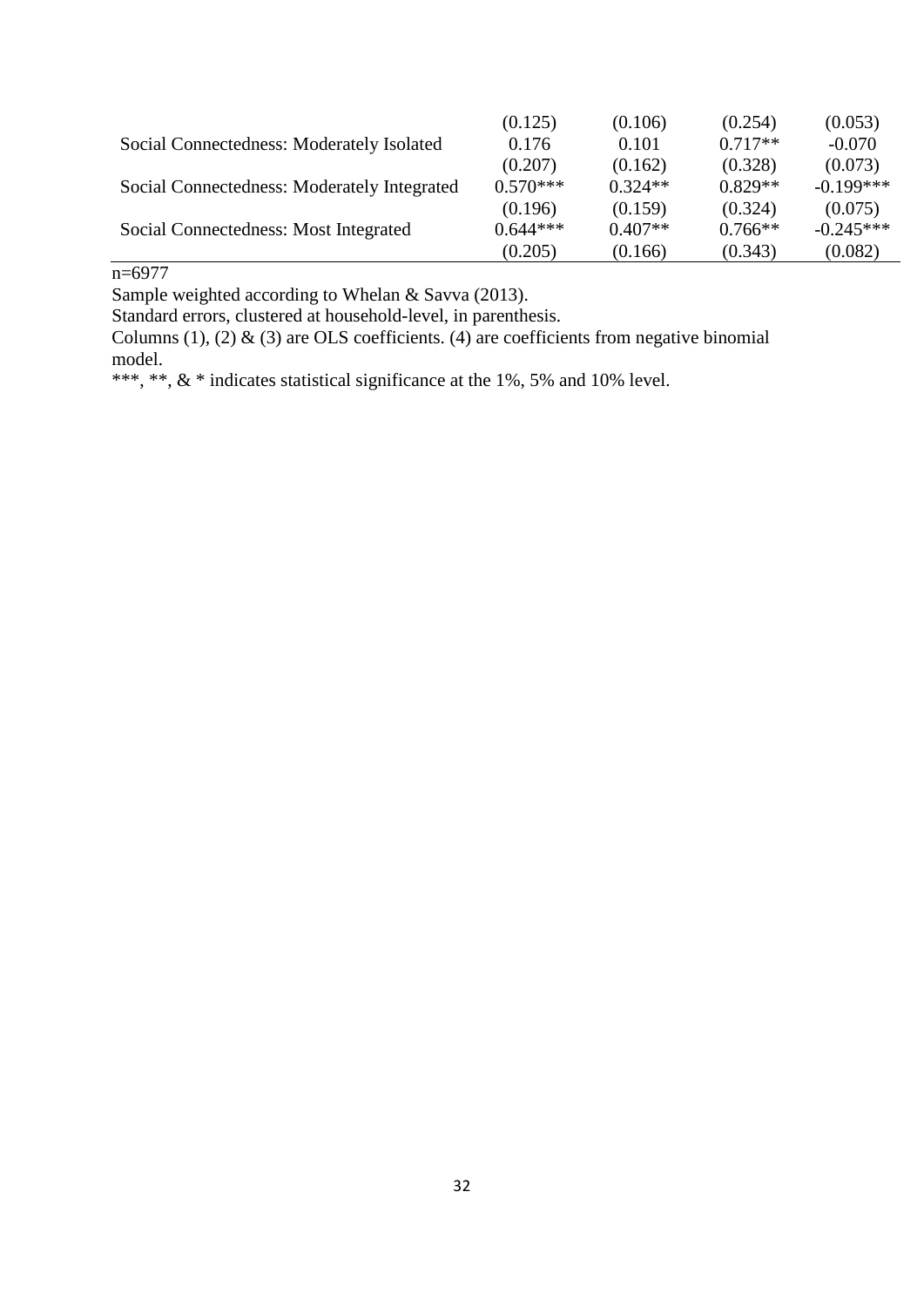|                                    |             | (1)         | (2)        | (3)        | (4)         |
|------------------------------------|-------------|-------------|------------|------------|-------------|
|                                    | Sample      | Immediate   | Delayed    | Animal     |             |
|                                    | <b>Size</b> | Recall      | Recall     | Naming     | <b>MMSE</b> |
| <b>Separate Location Samples:</b>  |             |             |            |            |             |
| Dublin                             | 1649        | $-0.230$    | $-0.139$   | $-0.535$   | 0.079       |
|                                    |             | (0.519)     | (0.496)    | (0.857)    | (0.222)     |
| Urban Non-Dublin                   | 1977        | $-0.344$    | 0.010      | 0.045      | 0.131       |
|                                    |             | (0.228)     | (0.211)    | (0.475)    | (0.085)     |
| Rural                              | 3329        | $-0.266$    | $-0.279*$  | $-0.611*$  | 0.062       |
|                                    |             | (0.175)     | (0.161)    | (0.346)    | (0.074)     |
| <b>Separate Gender Samples:</b>    |             |             |            |            |             |
| Men                                | 3163        | $-0.184$    | 0.071      | $-0.201$   | 0.049       |
|                                    |             | (0.190)     | (0.163)    | (0.385)    | (0.072)     |
| Women                              | 3814        | $-0.411**$  | $-0.401**$ | $-0.558$   | $0.155*$    |
|                                    |             | (0.189)     | (0.178)    | (0.346)    | (0.089)     |
| <b>Separate Age Samples:</b>       |             |             |            |            |             |
| Aged 50-64                         | 3674        | $-0.265$    | $-0.118$   | $-0.310$   | 0.068       |
|                                    |             | (0.180)     | (0.175)    | (0.397)    | (0.092)     |
| Aged 65-74                         | 2026        | $-0.120$    | $-0.013$   | $-0.173$   | 0.050       |
|                                    |             | (0.226)     | (0.198)    | (0.474)    | (0.079)     |
| Older Than 74                      | 1277        | $-0.344$    | $-0.199$   | $-0.947*$  | 0.157       |
|                                    |             | (0.344)     | (0.288)    | (0.560)    | (0.107)     |
| <b>Separate Income Samples:</b>    |             |             |            |            |             |
| Bottom 40% of Income Distribution  | 2779        | $-0.233$    | $-0.122$   | $-0.328$   | 0.076       |
|                                    |             | (0.207)     | (0.180)    | (0.393)    | (0.078)     |
| Top 60% of Income Distribution     | 4198        | $-0.350*$   | $-0.193$   | $-0.372$   | 0.090       |
|                                    |             | (0.185)     | (0.170)    | (0.347)    | (0.082)     |
|                                    |             |             |            |            |             |
| <b>Unweighted Sample</b>           | 6977        | $-0.296**$  | $-0.156$   | $-0.554**$ | $0.099**$   |
| Unweighted estimates               |             | (0.119)     | (0.101)    | (0.249)    | (0.050)     |
|                                    |             |             |            |            |             |
| <b>Model with Lagged Dependent</b> |             |             |            |            |             |
| <b>Variable</b>                    |             | $-0.363***$ | $-0.182$   | $-0.186$   | 0.078       |
|                                    | 6977        | (0.128)     | (0.115)    | (0.234)    | (0.060)     |

Table 5: Associations Between Open Fire Usage and Cognitive Function in Sub-Samples

Sample weighted according to Whelan & Savva (2013) except for final panel.

Standard errors, clustered at household-level, in parenthesis.

Columns (1), (2)  $\&$  (3) are OLS coefficients. (4) are coefficients from negative binomial.

\*\*\*, \*\*, & \* indicates statistical significance at the 1%, 5% and 10% level.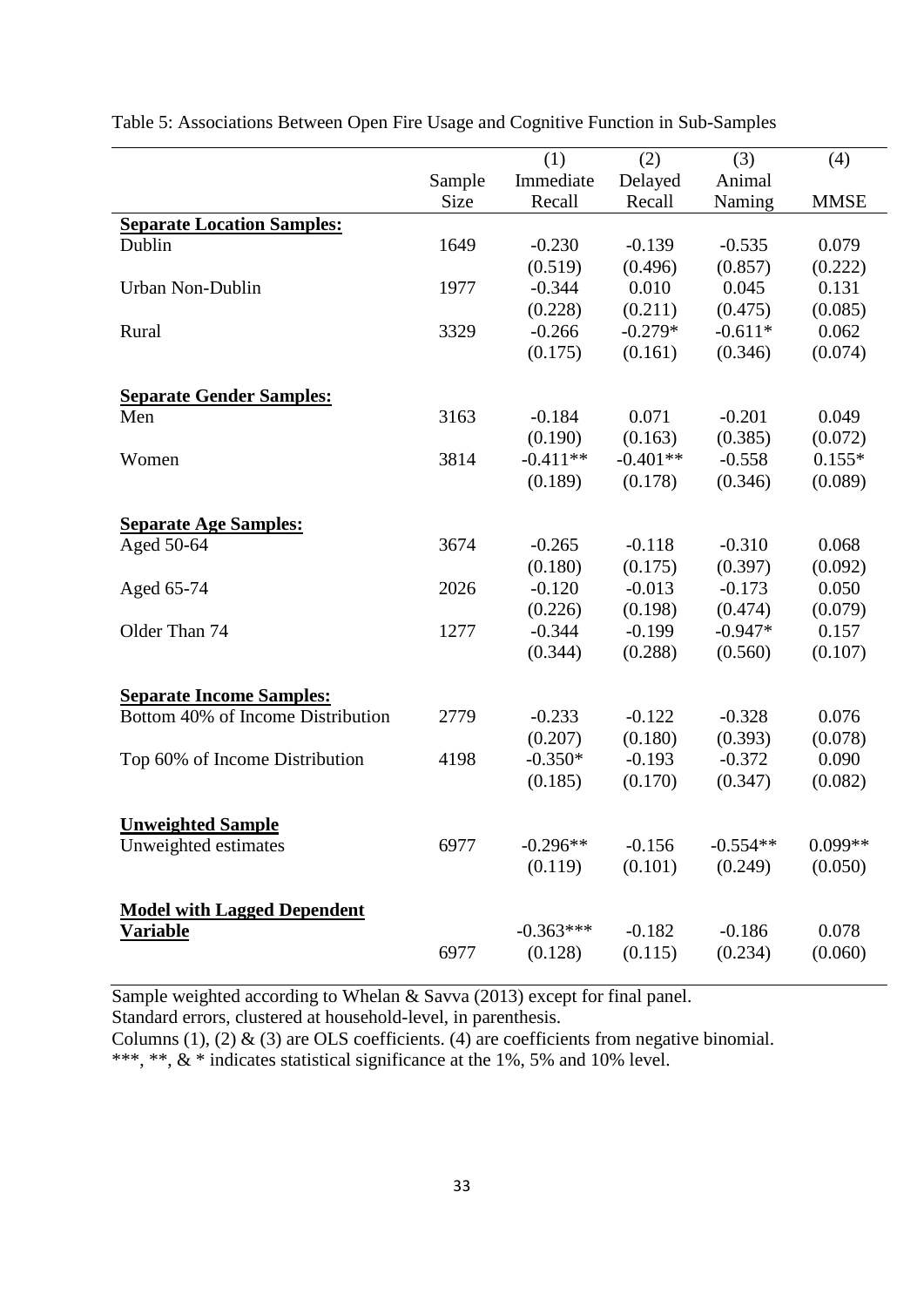

Figure 1: (A) Mass and (B) Magnetic Remanence (SIRM) of PM<sub>2.5</sub> Emitted by Burning of Peat, Wood and Coal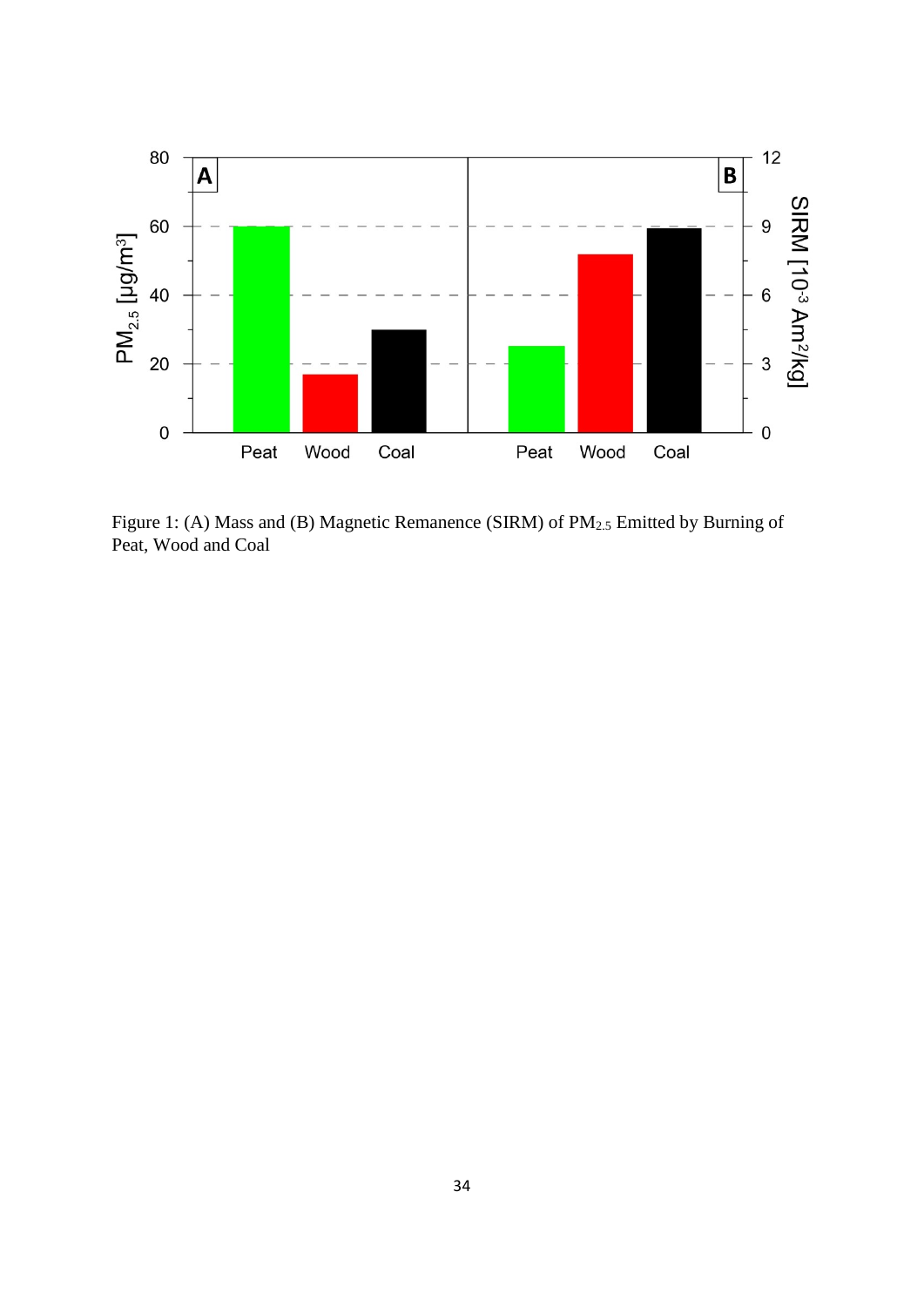

Figure 2: Magnetic Remanence (SIRM) for PM: (1) from Open Fires, (2) from Diesel Engine (Gonet et al. 2020a), (3) from Petrol Engine (Gonet et al., 2020a), (4) Roadside Dust (Halsall et al. 2008) and (5) from Brake Wear (Gonet et al., 2020b)